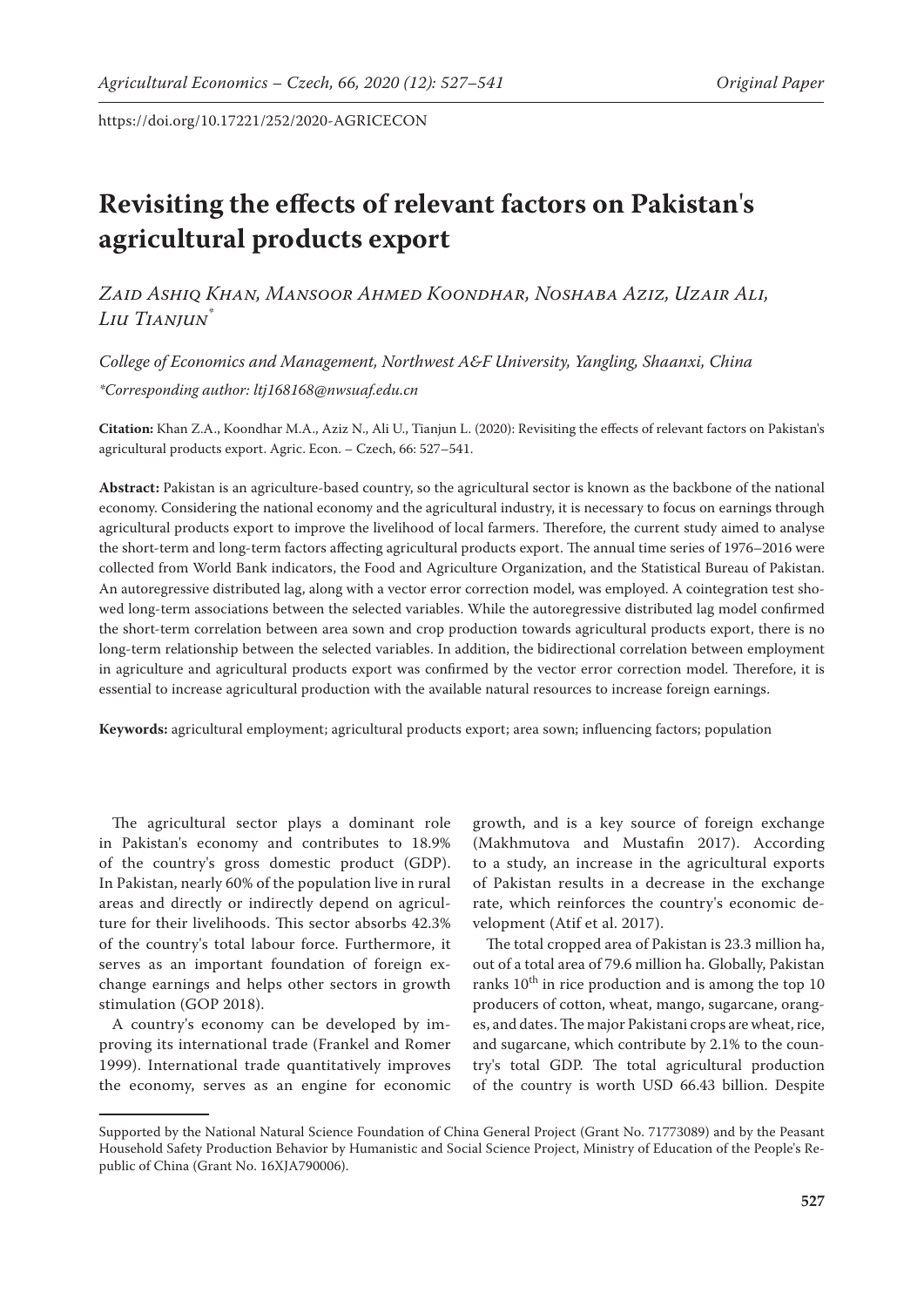its impressive and continuously growing agricultural production, the country is still facing high levels of food insecurity. According to a global report published jointly by the Food and Agriculture Organization (FAO), the World Food Program (WFP), the United Nations Children's Fund (UNICEF), the World Health Organization (WHO), and the International Fund For Agricultural Development (IFAD) in 2019, 20.3% of Pakistan's population (40 million people) are undernourished/food-insecure. The total agricultural exports in the year 2019 were worth USD 6 092 billion, while agricultural imports were worth USD 4 201 billion (Dowlatchahi 2020).

The most important and provocative issue for Pakistan is using the available natural resources to produce enough food to meet the food demand for the fast-growing population. Thus, Pakistan is struggling to tackle this critical issue, as urbanization and overpopulation is resulting in reduced resources and arable land. Along with the growth in agricultural products export (*APE*), new challenges have emerged for rural society and agriculture, including rapid population growth, food security, new agricultural technology, credit availability, water scarcity, increasing prices of agricultural inputs, electricity shortage, and pollution. According to the 2017 population census, Pakistan's population is growing at 2.4% per annum (GOP 2019). This rapid growth of the population is of great concern due to the burgeoning demand for agricultural products. With the upsurge in agricultural product demands and decreasing natural resource availability, it is now essential to improve employment in agriculture and agricultural productivity, and better support agricultural sector development (Rehman et al. 2019b).

It is imperative to comprehend the subtleties of causality between Pakistan's agricultural product exports and factors that impede growth. Many researchers have observed agricultural production and influencing factors. However, no research is consistent. The purpose of our study is to explore the nexus of agriculture productivity along with the factors (social and economic factors) influencing the agricultural product exports of Pakistan from 1976 to 2016. We expect the study findings to not only enrich the existing literature but also expand our understanding of certain causal relationships, so as to help guide policymaking with respect to the growing population and food security, open more gates to foreign direct investments, and increase sowing areas and credit availability for farmers.

https://doi.org/10.17221/252/2020-AGRICECON

### **LITERATURE REVIEW**

Based on previous research, a rapid increase in the population generally slows down the country's agriculture production and export (Hoffmann 2013). In developing countries, the population growth rate is almost double that of developed countries, which brings about difficulties in the agricultural production of these countries due to the damage to the physical environment caused by population growth, and restricts agricultural production options for farmers (Aurino 2017).

Pakistan cultivates cereal crops, including wheat, rice, maize, sorghum, millets, and barley. Among them, wheat, rice, and maize are the most consumed grains in Pakistan. Rice is the major agricultural export, and the import of wheat is increasing. This situation not only causes food security, but also cause imbalances in international trade (Salam 2012). Another study using Augmented Dickey-Fuller, Johansen's co-integration, and ordinary least square tests using time series data of Pakistan from 1950 to 2015 found a significant and long-term relationship between cereal production and agricultural GDP (Rehman et al. 2015b; Koondhar et al. 2018b). Furthermore, foreign direct investment (FDI) might be the best approach to improving agricultural exports in Pakistan. FDI plays a vital role in the formation of capital by filling the gap between investment and savings. It also improves the employment rate of the country and helps to reduce poverty (Msuya 2007). Another study found, using time series data from 1991 to 2013 with an autoregressive distribution lag (ARDL) model and a Johansen cointegration test, that agricultural FDI has a positive and significant long-term effect on the economic growth of Pakistan. Moreover, the study revealed that bidirectional Granger causality exists between economic growth and agricultural FDI in both the short and long term (Chandio et al. 2019).

Along with these factors, credit also plays an important role in overcoming the basic need for growth of the agricultural sector. Additionally, in rural economies, credit plays a key role in modernization and commercialization of agriculture (Rehman et al. 2015a). Agricultural development needs to adopt the latest agricultural technology in order to enhance production for agricultural, economic, and national development, and this is only possible in these economies when a farmer is provided with a credit facility using which the latest technological inputs can be purchased (Schultz 1980; Zuberi 1989). Institutional credit and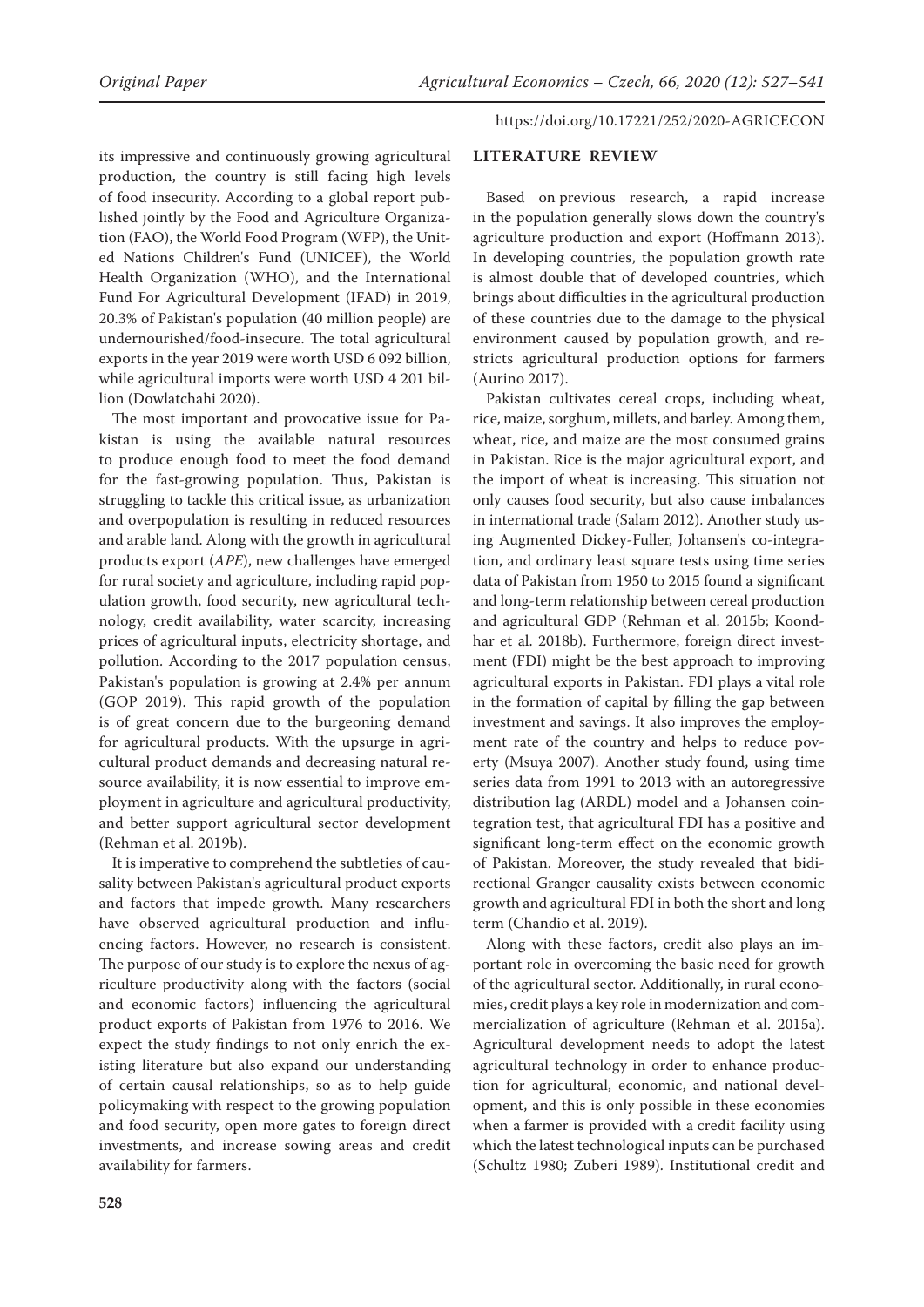formal credit in Pakistan have been recognized as having a positive influence on agricultural production (Iqbal et al. 2003; Akram et al. 2008; Ahmad 2011), but a lower availability of potentially cultivable land is another constraint for its growth (Bhatti et al. 2009). This constraint is also a reflection of the growing population. The increase in household size results in land fragmentation and has a great impact on agricultural production (Bhutto and Bazmi 2007). This is because the land is owned individually or communally, and fragmentation is increasing because farmers divide their land into small pieces and share it among their children, even if the land is widely spread. The shared land may or may not be used for agriculture by their children, which results in a reduction of agricultural land and negatively affects agricultural production (Okezie et al. 2012).

Agricultural machinery has an affirmative and significant effect on agricultural production in Pakistan (Raza and Siddiqui 2014). A study on the performance of agriculture in Pakistan found that agricultural growth has fluctuated over the past six decades and that Pakistan has the lowest productivity rate due to the lack of modern technology (Zaheer et al. 2013). One important reason is that most farmers practice conventional farming due to small farm sizes and cannot afford modern technology due to lower yields (Ahmad et al. 2013). The government is trying to support these marginalized farmers to promote growth in agriculture production through small-scale innovative technologies (GOP 2016).

The ARDL model is often used for dynamic time series data to check long-term and short-term correlations between variables within a single equation framework. Many researchers have used the ARDL model for different countries, different variables, and different time spans. Shrestha and Bhatta (2018) investigated the suitable model selection for time series data analysis, and the main findings reveal that, for short-term and long-term analysis, the ARDL bound testing model is suitable. One researcher analysed the export performance of horticulture subsectors in Ethiopia using the ARDL model for the time span of 1985–2016 and concluded that the GDP of Ethiopia, the real exchange rate, and the foreign direct investment significantly influence export horticulture in both the short- and long-term (Dube et al. 2018). Bakari and Sofien (2019) investigated the agricultural trade impacts on the economic growth of China using time series data from 1984–2017 using the ARDL model. The main finding of this study

was that agricultural export and domestic investment had a positive and significant long-term influence on the economic growth of China, and the short-term correlation between agricultural import, export, domestic investment, and economic growth was confirmed. Other research from Nigeria also employed the ARDL model and concluded that there is no positive and significant short-term and long-term correlation between exchange rate and agricultural products export (Akinbode and Ojo 2017). For India, Ohlan (2013) also used the ARDL model and time series data from 1970 to 2010 and concluded that there is a longterm equilibrium correlation between agricultural export and agricultural economic growth.

Many researchers have selected agricultural export, agricultural import, and cereal crop export as dependent variables and foreign direct investment, exchange rate, and domestic investment, etc. as independent variables when using the ARDL model and time series data from different countries, including Pakistan (Ahmad et al. 2017), Ghana (Baek and Koo 2009; Siaw et al. 2018), India (Ohlan 2013), Zimbabwe (Muchapondwa 2008), and Ethiopia (Dube et al. 2018). They have contributed a great proportion of literature with regard to middle- and lower-income countries, but there is still a missing link for Pakistan. The main difference between this study and previous studies is that this study selects agricultural products export as a dependent variable, while independent variables were total population, employment in agriculture, cereal production, foreign direct investment, credit to agriculture, area under cultivation, and agricultural machinery. For the period of 1976–2016, the ARDL model employed to investigate the long-term and short-term factors on agricultural products export. No researcher has covered this topic for the same study area and for the same time span. This study will contribute to the literature and help other researchers to understand the short-term and long-term factors influencing agricultural products export, and this study will help the government of Pakistan to improve agricultural products export and the agricultural GDP of Pakistan.

**Theoretical framework.** Research has been done on the nexus of agricultural products export and socio-economic factors. Such studies were conducted with different variables in various countries. The main focal point of this study is to determine a correlation between *APE* and social and economic factors and, after reaching a conclusion, provide policy implications. The conceptual framework is presented in Figure 1.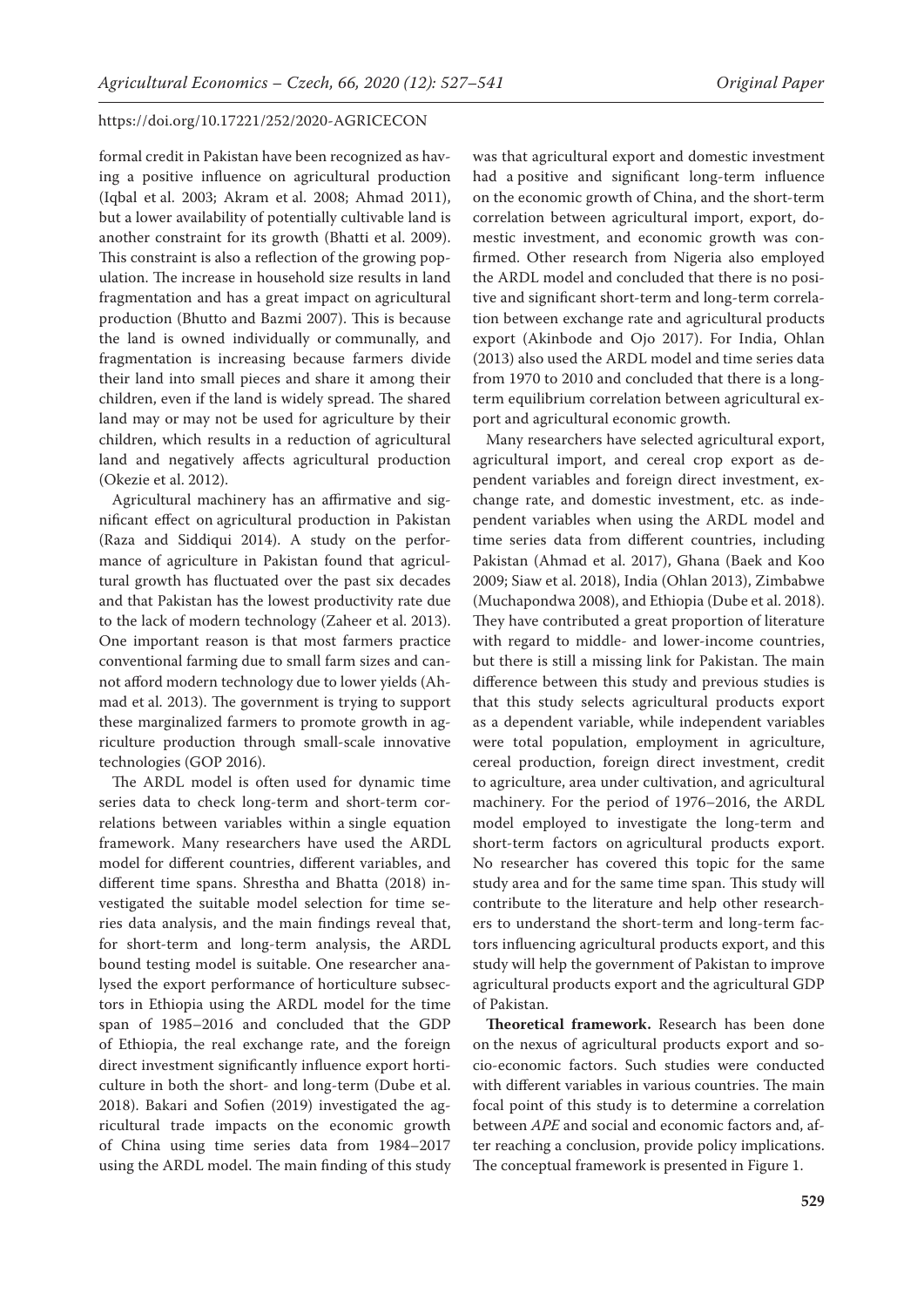

Figure 1. Conceptual framework of the study Source: Authors' elaboration

# **METHODOLOGY**

**Model specification.** For this study, agricultural products export (*APE*) is selected as a dependent variable, while the independent variables are two fold: social factors and economic factors. Social factors include total population (*PoP*) and employment in agriculture (*EPA*). Economic factors include cereal production (*CP*), foreign direct investment (*FDI*), credit to agriculture (*CA*), area sown in agriculture (*AS*), and agriculture machinery (*AM*). EViews software (version 9.0) was used for data analysis using the following framework (Equation 1):

$$
APE_t = f\big(PoP_t, EPA_t, CP_t, FDI_t, CA_t, AS_t, AM_t\big) \tag{1}
$$

where: *APE* – agricultural products export; *PoP* – the total population; *EPA* – employment in agriculture; *CP* – crop production; *AS* – the area sown in agriculture;  $AM$  – the agricultural machinery;  $t$  – the time period.

Assuming that there is a non-linear relationship among the variables, the model can be expressed as follows (Equation 2):

$$
APE_t = \varepsilon_0 + \varepsilon_1 PoP_t + \varepsilon_2 EPA_t + \varepsilon_3 CP_t + \varepsilon_4 EDI_t +
$$
  
+ 
$$
\varepsilon_5 CA_t + \varepsilon_6 AS_t + \varepsilon_7 AM_t + \nu_t
$$
 (2)

where: *APE* – agricultural products export; *PoP* – total population; *EPA* – employment in agriculture; *CP* – crop production; *CA* – credit to agriculture; *FDI* – foreign direct investment; *AS* – area sown in agriculture; *AM* – the agricultural machinery;  $t$  – the time period;  $v$  – error term; ε – long-run.

This study employs different estimation tests to understand the correlation between variables. Hence, we took the log of both sides of the model to make it more linearized. The model can be expressed as follows (Equation 3):

$$
\text{Ln}APE_{t} = \alpha_{0} + \beta_{1}\text{Ln}PoP_{t} + \beta_{2}\text{Ln}PA_{t} ++ \beta_{3}\text{Ln}CP_{t} + \beta_{4}\text{Ln}FDI_{t} ++ \beta_{5}\text{Ln}CA_{t} + \beta_{6}\text{Ln}AS_{t} ++ \beta_{7}\text{Ln}AM_{t} + P_{t}
$$
\n(3)

where:  $P_i$  – error term;  $APE$  – agricultural products export; *PoP* – total population of the country; *EPA* – employment in agriculture; *CP* – cereal production; *FDI* – foreign direct investment; *CA* – credit to agriculture; *AS* – area sown; *AM* – the agricultural machinery.

**Unit root tests.** To scrutinize the stationary properties of the time series study variables, the Augmented Dickey-Fuller (ADF) and Phillip-Perron (PP) unit root tests were utilized. The Equation (4) for the ADF unit root test can be expressed as follows:

$$
\Delta Z_t = \phi_0 + \phi_1 Z_{t-1} + \sum_{j=k}^p d_j \Delta Z_{t-j} + P_l \tag{4}
$$

where:  $\Delta$  – first difference operator;  $Z_t$  – the time series;  $\phi_0$  – constant; *p* – the dependent variable's optimum number of lags;  $P_{l}$  – pure white noise error term.

The cumulative distribution of ADF statistics was provided by the ADF unit root test. The PP unit root Equation (5) is as follows:

$$
\Delta Z_t = \phi + p \times Z_{t-1} + P_l \tag{5}
$$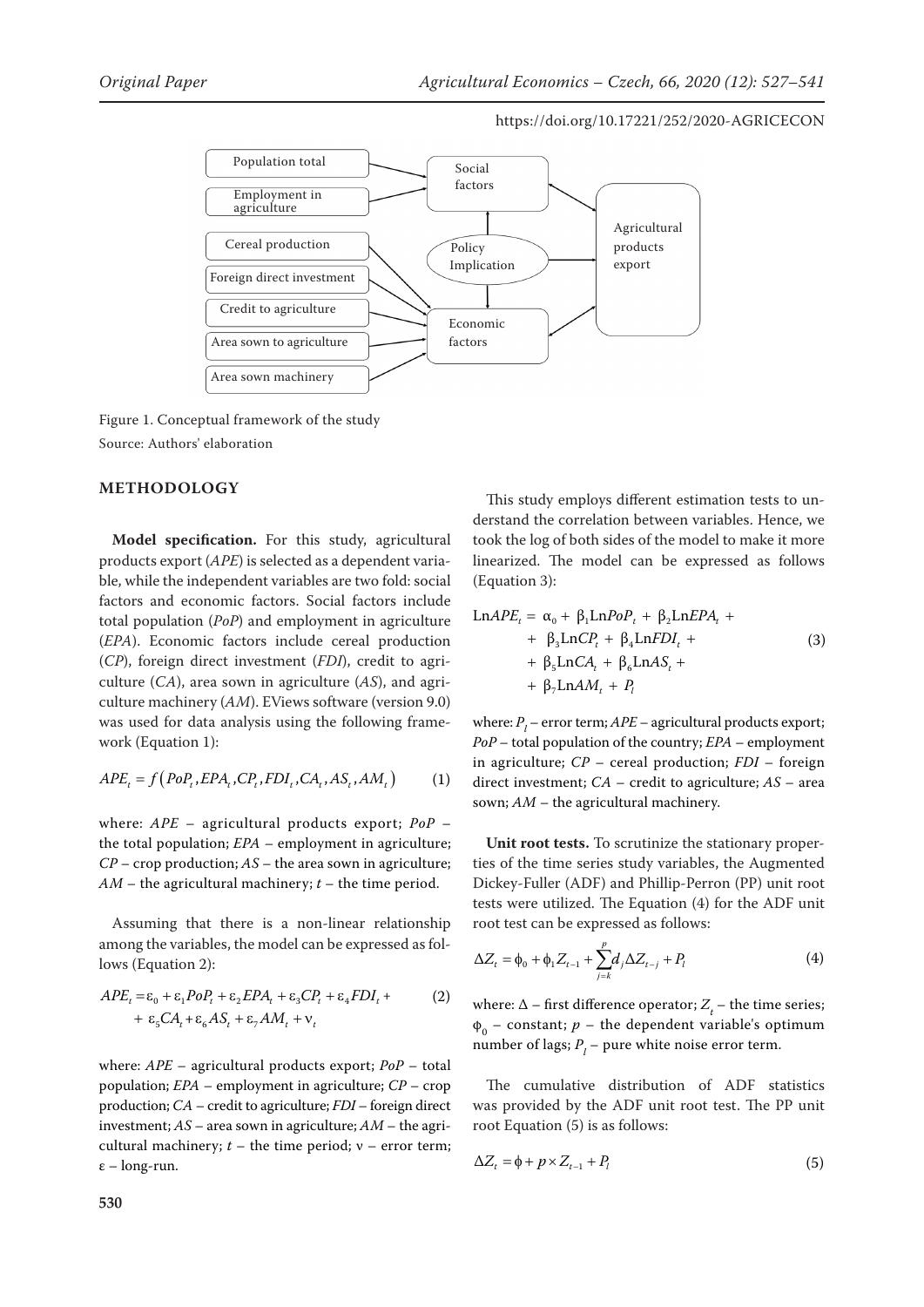where:  $Z_t$  – time series;  $\phi$  – noise for hypothesis;  $p$  – dependent variable's optimum number of lags;  $P_{l}$  – pure white noise error term.

The PP and ADF unit root tests are based upon *t*-statistics.

**Autoregressive distributed lag (ARDL) bound testing method.** An autoregressive distributed lag (ARDL) is a famous cointegration technique with some beneficial qualities. Previous techniques have limitations: all the regressors must be integrated in the same order. The ARDL approach can be used whether the regressors are pure *I* (0), *I* (1), or mutually cointegrated (Pesaran and Shin 1998). An ARDL is a more statistically significant approach for estimating small samples (Haug 2002). With the ARDL technique, if the explanatory variables are endogenous, it can estimate the effects (Pesaran and Shin 1998; Pesaran et al. 2001). One ARDL cointegration approach (Peseran and Peseran 1997; Pesaran and Shin 1998; Pesaran et al. 2000; Pesaran et al. 2001) functioned under the commands of an unrestricted vector error correction model employed to inspect the relationships between socioeconomic factors *PoP, EPA, CP, FDI, CA, AS, AM*, and *APE* over the long term. An ARDL approach was developed as follows (Equation 6):

$$
\Delta LnAPE_{t} = \psi_{0} + \psi_{1} \sum_{i=1}^{k} \Delta LnAPE_{t-1} + \psi_{2} \sum_{i=1}^{k} \Delta LnPoP_{t-1} + \psi_{3} \sum_{i=1}^{k} \Delta LnEPA_{t-1} + \psi_{4} \sum_{i=1}^{k} \Delta LnCP_{t-1} + \psi_{5} \sum_{i=1}^{k} \Delta LnFDI_{t-1} + \psi_{6} \sum_{i=1}^{k} \Delta LnCA_{t-1} + \psi_{7} \sum_{i=1}^{k} \Delta LnAS_{t-1} + \psi_{8} \sum_{i=1}^{k} \Delta LnAM_{t-1} + \psi_{7} \sum_{i=1}^{k} \Delta LnAPE_{t-1} + \gamma_{2} LnPop_{t-1} + \gamma_{3} LnEPA_{t-1} + \psi_{4} LnCP_{t-1} + \gamma_{5} LnFDI_{t-1} + \gamma_{6} LnCA_{t-1} + \psi_{7} LnAS_{t-1} + \gamma_{8} LnAM_{t-1} + \epsilon_{t}
$$

where: *APE* – agricultural products export; *PoP* – total population; *EPA* – employment in agriculture; *CP* – crop production; *CA* – credit to agriculture; *FDI* – foreign direct investment; *AS* – area sown in agriculture;  $AM$  – the agricultural machinery;  $i$  – lag;  $k$  – regressors;  $t$  – time period;  $\psi$  –short-run;  $\gamma$  – long-run;  $\varepsilon$ <sub>t</sub> – the white noise error term; 0 – a constant;  $\Sigma$ – error correction dynamics.

The second part represents the long-term association in Equation (6). The Akaike information criterion (AIC), Schwarz criterion (SC), and Hannan-Quinn criterion (HQC) were used for the identification of the optimum lag of each series and model. The results for the AIC,

SC, and HQC are shown in Figure 2. Such techniques have been used by many researchers with different objectives and variables (Hatemi and Hacker 2009; Koondhar et al. 2018a; Koondhar et al. 2020). Using the technique of ARDL bound testing for the cointegration approach, firstly, by application of fitting ARDL models, we estimated the value of the *F*-test. Secondly, the long-term association in the series was examined by applying the Wald (*F*-statistics) test. If the *F*-test's calculated value exceeded the value of the upper critical bound (UCB), the null hypothesis of no cointegration was rejected. If the *F*-test's computed value falls between the upper and lower critical bound values, the results were deemed unsatisfactory. If the *F*-test's calculated value was below the lower critical bound, then we accepted the null hypothesis of no cointegration among the variables. Furthermore, if a long-term relationship between socioeconomic factors and *APE* was found, then the long-term coefficient was estimated. The long-term model estimation Equation (7) is given as follows:

$$
\Delta \text{Ln}APE_{t} = \lambda_{0} + \lambda_{1} \sum_{i=1}^{k} \Delta \text{Ln}APE_{t-1} + \lambda_{2} \sum_{i=1}^{k} \Delta \text{Ln}PoP_{t-1} + \lambda_{3} \sum_{i=1}^{k} \Delta \text{Ln}EPA_{t-1} + \lambda_{4} \sum_{i=1}^{k} \Delta \text{Ln}CP_{t-1} + \lambda_{5} \sum_{i=1}^{k} \Delta \text{Ln}FDI_{t-1} + \lambda_{6} \sum_{i=1}^{k} \Delta \text{Ln}CA_{t-1} + \lambda_{7} \sum_{i=1}^{k} \Delta \text{Ln}AS_{t-1} + \lambda_{8} \sum_{i=1}^{k} \Delta \text{Ln}AM_{t-1} + \varepsilon_{t}
$$
\n(7)

where: *APE* – agricultural products export; *PoP* – total population; *EPA* – employment in agriculture; *CP* – crop production; *FDI* – foreign direct investment; *CA* – credit to agriculture; *AS* – area sown in agriculture;  $AM$  – the agricultural machinery;  $i$  – lag;  $k$  – regressors;  $\lambda$  – long-run relationship;  $\varepsilon_{_t}$  – the white noise error term.

Moreover, if proof of the long-term association amongst socioeconomic factors and *APE* was found, then the shortterm dynamics was estimated. The estimated model for the short term can be projected as follows (Equation 8):

$$
\Delta \text{Ln}APE_{t} = c_{0} + c_{1} \sum_{i=1}^{k} \Delta \text{Ln}APE_{t-1} + c_{2} \sum_{i=1}^{k} \Delta \text{Ln}PoP_{t-1} + c_{3} \sum_{i=1}^{k} \Delta \text{Ln}EPA_{t-1} + c_{4} \sum_{i=1}^{k} \Delta \text{Ln}CP_{t-1} + c_{5} \sum_{i=1}^{k} \Delta \text{Ln}FDI_{t-1} + c_{6} \sum_{i=1}^{k} \Delta \text{Ln}CA_{t-1} + c_{7} \sum_{i=1}^{k} \Delta \text{Ln}AS_{t-1} + c_{8} \sum_{i=1}^{k} \Delta \text{Ln}AM_{t-1} + c_{7} \sum_{i=1}^{k} \Delta \text{Ln}A H_{t-1} + c_{8} \sum_{i=1}^{k} \Delta \text{Ln}AM_{t-1} + c_{9} \sum_{i=1}^{k} \Delta \text{Ln}A H_{t-1} + c_{1} \sum_{i=1}^{k} \sum_{i=1}^{k} \Delta \text{Ln}A H_{t-1} + c_{1} \sum_{i=1}^{k} \Delta \text{Ln}A H_{t-1} + c_{1} \sum_{i=1}^{k} \Delta \text{Ln}A H_{t-1} + c_{1} \sum_{i=1}^{k} \Delta \text{Ln}A H_{t-1} + c_{1} \sum_{i=1}^{k} \Delta \text{Ln}A H_{t-1} + c_{2} \sum_{i=1}^{k} \Delta \text{Ln}A H_{t-1} + c_{1} \sum_{i=1}^{k} \Delta \text{Ln}A H_{t-1} + c_{2} \sum_{i=1}^{k} \Delta \text{Ln}A H_{t-1} + c_{3} \sum_{i=1}^{k} \Delta \text{Ln}A H_{t-1} + c_{6} \sum_{i=1}^{k} \Delta \text{Ln}A H_{t-1} + c_{7} \sum_{i=1}^{k} \Delta \text{Ln}A H_{t-1} + c_{8} \sum_{i=1}^{k} \Delta \text{Ln}A H_{t-1} + c_{9} \sum_{i=1}^{k} \Delta \text{Ln}A H_{t-1} + c_{1} \sum_{i=1}^{k} \Delta \text{Ln}A H_{t-1} + c_{1} \sum_{i=1}^{
$$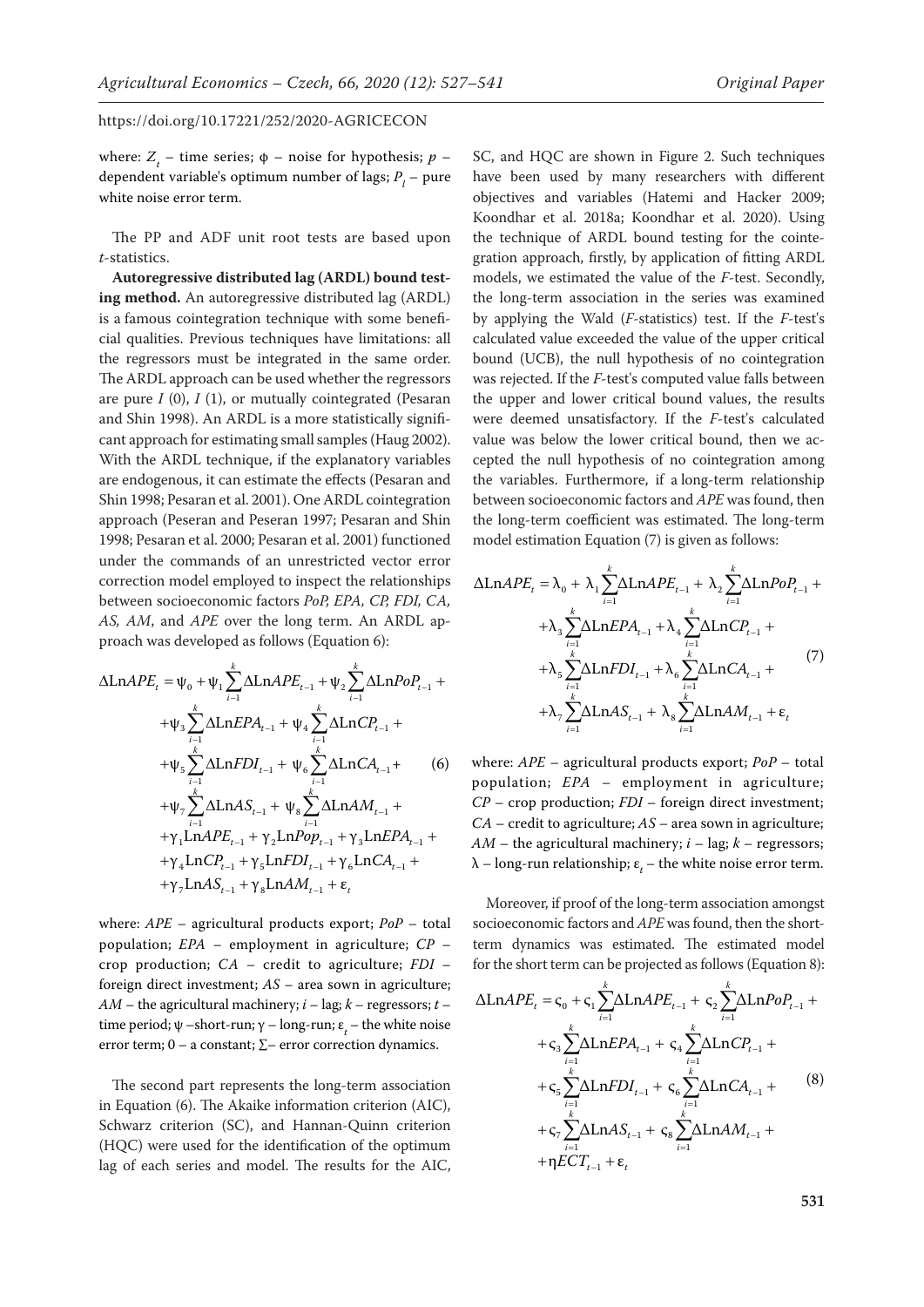

where: *APE* – agricultural products export; *PoP* – total population; *EPA* – employment in agriculture; *CP* – crop production; *FDI* – foreign direct investment; *CA* – credit to agriculture; *AS* – area sown in agriculture; *AM* – the agricultural machinery; *i* – lag; *k* – regressors; ς – short-run relationship; η – the coefficient of the error correction term (*ECT*) in the projected model that interprets the adjustment speed to reverse towards the longterm equilibrium;  $\varepsilon_t$  – the white noise error term.

**The VECM Granger causality approach.** All of the above estimates are applicable if a short- or longterm relationship exists between the variables in the ARDL-bound testing approach. However, it does not obviously drift the causal connection between the desired variables. Therefore, the prompt of co-integrating persists; in the following stage the Granger causality between the variables is investigated. Based on the probability of historic and present values in the series, this test observes the causative effect from one variable to another. To expedite the process, causatives and Granger causality were evaluated by a vector error correction model (VECM) for short-term analysis (Engle and Granger 1987). In this context, if variables are mutually cointegrated in a VECM model over the long term, at that instant, short-term causal analysis should have an error correction term (*ECT*–1). In this model, attaining the speed of adjustment needed for attaining the real symmetric position over the long term is challenging. However, if the VECM model estimates showed no cointegration, then we employed the vector autoregressive (VAR) approach to analyse the short-term causality. Thus, the standard form of the VECM for examining the causal connections among the study variables is compiled as Equation (9).

Equation (9) shows the causality test for the VECM model, where  $\Delta$  represents the difference operator,  $\lambda$  is an error-based term, the long-term linking estimation is represented by  $ECT_{t-1}$  (error correction term), and θ represents its coefficient. If θ has a probability significance of < 0.05 and a negative coefficient, it indicates the development of long-term relationships among the study variables. For investigating the Granger causality relationship over the short term, we discuss *F-*statistics based on Wald statistical values.

**Data sources and descriptive statistics.** In this study, annual time series data was used at a macro level for the period 1976–2016. The data was collected from annually published books from the Economic Survey of Pakistan (GOP 2018), the World Development Indicator (WDI 2018), and the Food and Agriculture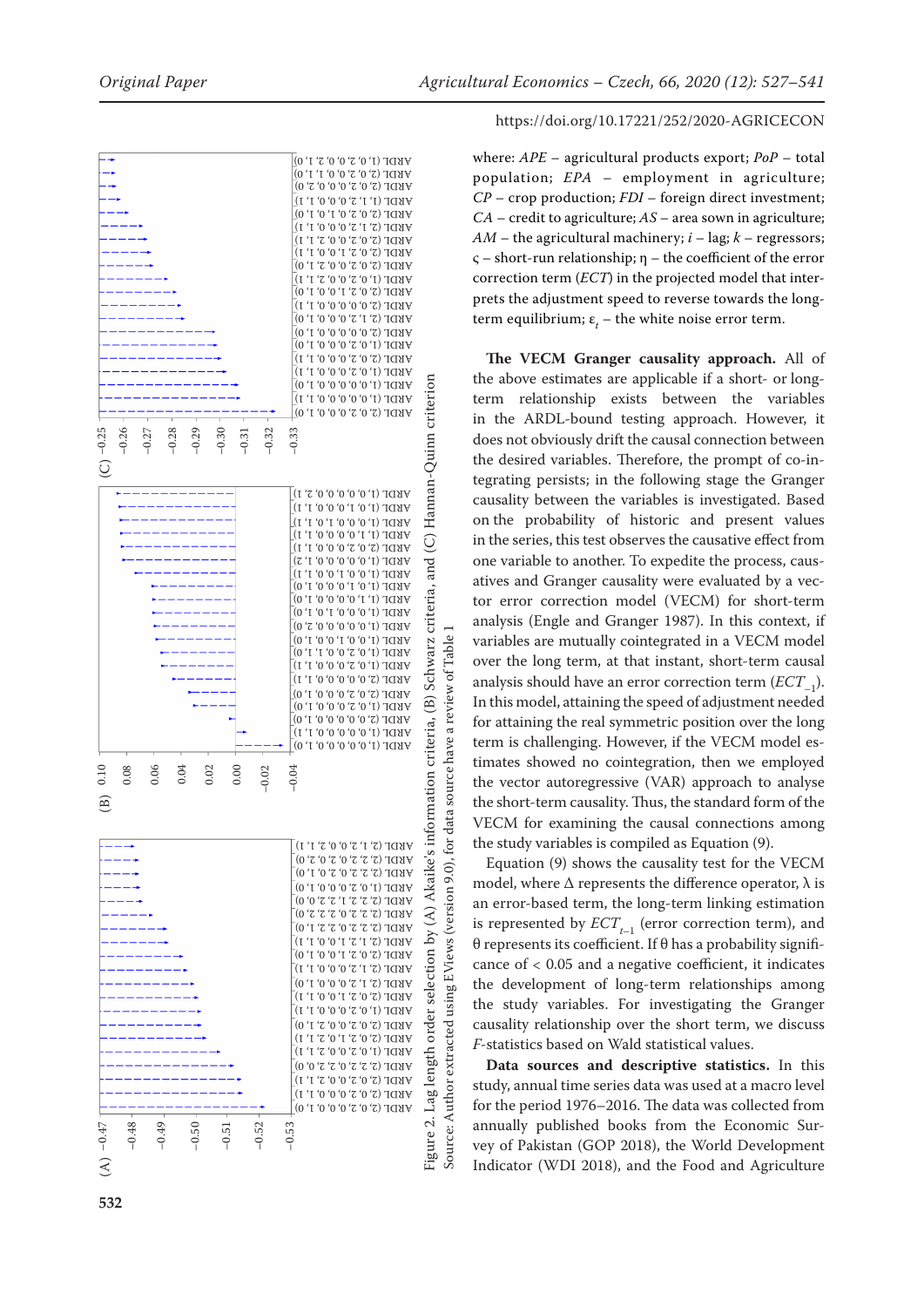,

https://doi.org/10.17221/252/2020-AGRICECON

| $\triangle APE$                | $\pi$ 1 |        | $\alpha$ 11,1 | $\alpha$ 12,1 | $\alpha$ 13,1 | $\alpha$ 14,1 | $\alpha$ 15,1 | $\alpha$ 16,1 | $\alpha$ 17,1 | $\alpha$ 18,1 |
|--------------------------------|---------|--------|---------------|---------------|---------------|---------------|---------------|---------------|---------------|---------------|
| $\triangle PoP$                | $\pi$ 2 |        | $\alpha$ 21,1 | $\alpha$ 22,1 | $\alpha$ 23,1 | $\alpha$ 24,1 | $\alpha$ 25,1 | $\alpha$ 26,1 | $\alpha$ 27,1 | $\alpha$ 28,1 |
| $\Delta EPA$                   | $\pi$ 3 |        | $\alpha$ 31,1 | $\alpha$ 32,1 | $\alpha$ 33,1 | $\alpha$ 34,1 | $\alpha$ 35,1 | $\alpha$ 36,1 | $\alpha$ 37,1 | $\alpha$ 38,1 |
| $\triangle CP$                 | $\pi4$  |        | $\alpha$ 41,1 | $\alpha$ 42,1 | $\alpha$ 43,1 | $\alpha$ 44,1 | $\alpha$ 45,1 | $\alpha$ 46,1 | $\alpha$ 47,1 | $\alpha$ 48,1 |
| $\Delta FDI$                   | π5      | $^{+}$ | $\alpha$ 51,1 | $\alpha$ 52,1 | $\alpha$ 53,1 | $\alpha$ 54,1 | $\alpha$ 55,1 | $\alpha$ 56,1 | $\alpha$ 57,1 | $\alpha$ 58,1 |
| $\Delta CA$                    | π6      |        | $\alpha$ 61,1 | $\alpha$ 62,1 | $\alpha$ 63,1 | $\alpha$ 64,1 | $\alpha$ 65,1 | $\alpha$ 66,1 | $\alpha$ 67,1 | $\alpha$ 68,1 |
| $\Delta AS$                    | $\pi$ 7 |        | $\alpha$ 71,1 | $\alpha$ 72,1 | $\alpha$ 73,1 | $\alpha$ 74,1 | $\alpha$ 75,1 | $\alpha$ 76,1 | $\alpha$ 77,1 | $\alpha$ 78,1 |
| ΔАΜ                            | $\pi8$  |        | $\alpha$ 81,1 | $\alpha$ 82,1 | $\alpha$ 83,1 | $\alpha$ 84,1 | $\alpha$ 85,1 | $\alpha$ 86,1 | $\alpha$ 87,1 | $\alpha$ 88,1 |
| $\triangle APE_{t-1}$          |         |        | $\alpha$ 11,1 | $\alpha$ 12,1 | $\alpha$ 13,1 | $\alpha$ 14,1 | $\alpha$ 15,1 | $\alpha$ 16,1 | $\alpha$ 17,1 | $\alpha$ 18,1 |
| $\Delta PoP_{t-1}$             |         |        | $\alpha$ 21,1 | $\alpha$ 22,1 | $\alpha$ 23,1 | $\alpha$ 24,1 | $\alpha$ 25,1 | $\alpha$ 26,1 | $\alpha$ 27,1 | $\alpha$ 28,1 |
| $\triangle EPA$ <sub>t-1</sub> |         |        | $\alpha$ 31,1 | $\alpha$ 32,1 | $\alpha$ 33,1 | $\alpha$ 34,1 | $\alpha$ 35,1 | $\alpha$ 36,1 | $\alpha$ 37,1 | $\alpha$ 38,1 |
| $\Delta CP_{t-1}$              |         |        | $\alpha$ 41,1 | $\alpha$ 42,1 | $\alpha$ 43,1 | $\alpha$ 44,1 | $\alpha$ 45,1 | $\alpha$ 46,1 | $\alpha$ 47,1 | $\alpha$ 48,1 |
| $\Delta FDI_{t-1}$             | $+  +$  |        | $\alpha$ 51,1 | $\alpha$ 52,1 | $\alpha$ 53,1 | $\alpha$ 54,1 | $\alpha$ 55,1 | $\alpha$ 56,1 | $\alpha$ 57,1 | $\alpha$ 58,1 |
| $\Delta CA_{t-1}$              |         |        | $\alpha$ 61,1 | $\alpha$ 62,1 | $\alpha$ 63,1 | $\alpha$ 64,1 | $\alpha$ 65,1 | $\alpha$ 66,1 | $\alpha$ 67,1 | $\alpha$ 68,1 |
| $\Delta AS_{t-1}$              |         |        | $\alpha$ 71,1 | $\alpha$ 72,1 | $\alpha$ 73,1 | $\alpha$ 74,1 | $\alpha$ 75,1 | $\alpha$ 76,1 | $\alpha$ 77,1 | $\alpha$ 78,1 |
| $\Delta AM_{t-1}$              |         |        | $\alpha$ 81,1 | $\alpha$ 82,1 | $\alpha$ 83,1 | $\alpha$ 84,1 | $\alpha$ 85,1 | $\alpha$ 86,1 | $\alpha$ 87,1 | $\alpha$ 88,1 |
|                                |         |        |               |               |               |               |               |               |               |               |

| $APE_{t} = f(PoP_{t} EPA_{t} CP_{t} FDI_{t} CA_{t} AS_{t} AM_{t})$ |  |  |  |
|--------------------------------------------------------------------|--|--|--|
|                                                                    |  |  |  |

| $\triangle APE_{t-k}$ |     | $\theta$ 1 |                        | $\lambda$ 1 |
|-----------------------|-----|------------|------------------------|-------------|
| $\Delta PoP_{t-k}$    |     | $\theta$ 2 | $\mathit{ECT}_{t-1}$ + | $\lambda 2$ |
| $\Delta EPA_{t-k}$    |     | $\theta$ 3 |                        | $\lambda$ 3 |
| $\Delta CP_{t-k}$     | $+$ | θ4         |                        | $\lambda4$  |
| $\Delta FDI_{t-k}$    |     | $\theta$ 5 |                        | $\lambda$ 5 |
| $\Delta CA_{t-k}$     |     | θ6         |                        | $\lambda$ 6 |
| $\Delta AS_{t-k}$     |     | θ7         |                        | $\lambda$ 7 |
| $\Delta AM_{t-k}$     |     | θ8         |                        | $\lambda 8$ |

where: *APE* – agricultural products export; *PoP* –the total population; *EPA* – employment in agriculture; *CP* – crop production; *AS* – the area sown in agriculture; *AM* – the agricultural machinery; *t* – the time period; *k* – regressors

Organization (FAOSTAT 2017), sources shown in Table 1. The descriptive statistics for all study variables are provided in Table 2. The selected variables are used in logarithmic form in the study.

## **RESULTS AND DISCUSSION**

This section provides empirical estimation of the analysis and for the correlation matrix [\[Table S1](https://www.agriculturejournals.cz/publicFiles/354522.pdf)  in [electronic supplementary material \(ESM\); for ESM](https://www.agriculturejournals.cz/publicFiles/354522.pdf)  [see the electronic version\].](https://www.agriculturejournals.cz/publicFiles/354522.pdf)

**Estimation of unit root.** The unit root test estimations of both the ADF and PP were conducted via the unit root test approach recognized by Dickey and Fuller (1979) and Phillips and Perron (1988) (Table 3). The outcomes of these tests show that

some of the study variables are stationary at level *I* (0), and some are stationary at  $1<sup>st</sup>$  difference *I* (1), which supports the application of the ARDL model for further analysis.

**ARDL-bounds testing.** For the confirmation of a cointegration association between socioeconomic factors (*PoP, EPA, CP, FDI, CA, AS,* and *AM*) and *APE*, the ARDL-bound testing technique was used. The values of the critical bounds for both the sample's large and small sizes are assumed based on (Pesaran et al. 2001; Narayan 2005). The results of the ARDL-bound testing are reported in Table 4; the values of the  $H_0$  hypothesis *H<sub>APE</sub>* (*PoP/EPA, CP, FDI, CA, AS, AM*), *H<sub>PoP</sub>* (*EPA/CP*, *FDI, CA, AS, AM, APE), H<sub>EPA</sub> (CP/FDI, CA, AS, AM, APE, PoP*)*, H<sub>FDI</sub>* (*CA/AS, AM, APE, PoP, EPA, CP*)*, H<sub>AS</sub>* (*AM/APE, PoP, EPA, CP, FDI, CA*)*,* and  $H_{AM}$  (*APE/PoP,* 

(9)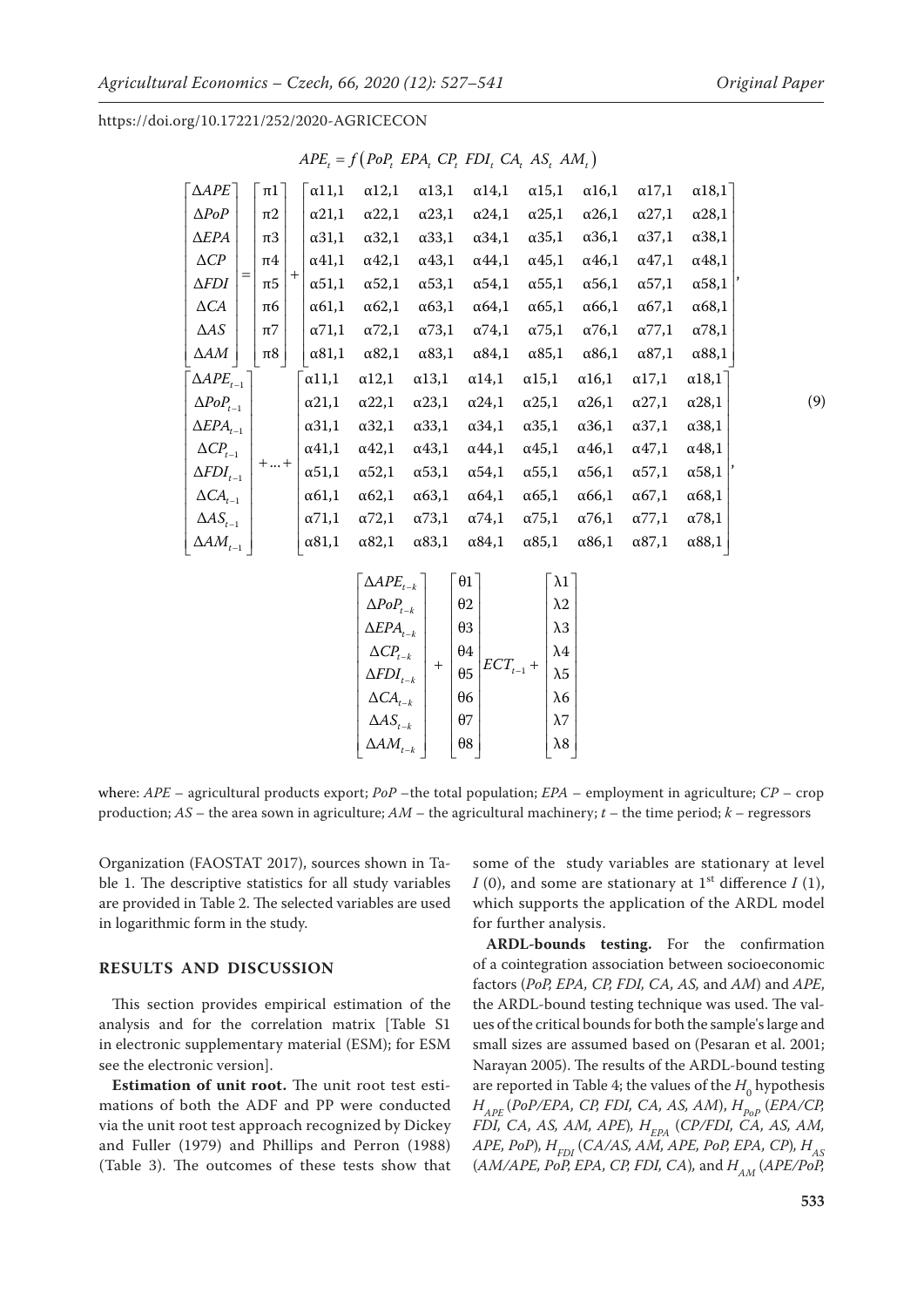| Variable                     | Abbreviation   | Unit             | Data source    |
|------------------------------|----------------|------------------|----------------|
| Agricultural products export | APE            | <b>USD 1 000</b> | FAOSTAT (2017) |
| Population total             | PoP            | actual figure    | FAOSTAT (2017) |
| Employment in agriculture    | EPA            | 1 000 person     | FAOSTAT (2017) |
| Cereal production            | $\mathcal{C}P$ | metric tons      | WDI (2018)     |
| Foreign direct investment    | <i>FDI</i>     | <b>USD</b>       | WDI (2018)     |
| Credit to agriculture        | CA             | million USD      | GOP (2018)     |
| Area sown                    | AS             | 1 000 ha         | FAOSTAT (2017) |
| Agricultural machinery       | AM             | actual figure    | FAOSTAT (2017) |

#### Table 1. Details of the variables and data source

*AM* – the agricultural machinery; *APE* – agricultural products export; *AS* – area sown in agriculture; *CA* – credit to agriculture; *CP* – crop production; *EPA* – employment in agriculture; *FDI* – foreign direct investment; *PoP* – the total population

Source: Authors collected from FAOSTAT (2017), WDI (2018) and GOP (2018)

Table 2. Descriptive statistics results

| Variables   | LnAPE  | LnPoP    | LnEPA  | LnCP   | LnFDI    | LnCA  | LnAS   | LnAM     |
|-------------|--------|----------|--------|--------|----------|-------|--------|----------|
| Mean        | 13.747 | 18.615   | 9.708  | 17.041 | 19.747   | 6.931 | 10.497 | 12.479   |
| Median      | 13.549 | 18.651   | 9.634  | 17.044 | 19.858   | 6.689 | 10.495 | 12.681   |
| Maximum     | 14.947 | 19.079   | 10.126 | 17.578 | 22.444   | 8.813 | 10.558 | 13.237   |
| Minimum     | 12.847 | 18.046   | 9.364  | 16.473 | 15.922   | 5.120 | 10.468 | 10.799   |
| SD.         | 0.621  | 0.3077   | 0.213  | 0.325  | 1.604    | 0.913 | 0.019  | 0.653    |
| Skewness    | 0.354  | $-0.263$ | 0.328  | 0.021  | $-0.376$ | 0.168 | 0.781  | $-0.901$ |
| Kurtosis    | 1.915  | 1.884    | 1.893  | 1.815  | 2.517    | 2.346 | 3.958  | 2.929    |
| Jarque-Bera | 13.747 | 18.615   | 9.708  | 17.041 | 19.747   | 6.931 | 10.497 | 12.479   |
| Probability | 0.2385 | 0.272    | 0.243  | 0.301  | 0.505    | 0.630 | 0.056  | 0.061    |

*AM* – the agricultural machinery; *APE* – agricultural products export; *AS* – area sown in agriculture; *CA* – credit to agriculture; *CP* – crop production; *EPA* – employment in agriculture; *FDI* – foreign direct investment; *PoP* – the total population; SD – standard deviation

Source: Authors analyzed by EViews (version 9.0), for data source have a review of Table 1

*EPA, CP, FDI, CA, AS*) are 4.47, 13.07, 4.71, 5.37, 7.77 and 8.73, respectively, above the upper bound value at 5% and 1% significance levels. The value of  $H_{CA}$  (AS/AM, *APE, PoP, EPA, CP, FDI*) is 2.99 above the upper bound at a 10% significance level. These results show that a long-term equilibrium relationship exists among all variables. However, the value of  $H_{\tiny{CD}}$  (*FDI/CA, AS, AM*, *APE, PoP, EPA*) is 0.95 under the lower bound at a 10% significance level; however, if *CP* is a dependent variable, the results show no integrating relationship.

The estimated results of the ARDL-bound testing confirm seven long-term associations between socioeconomic factors (*PoP, EPA, CP, FDI, CA, AS, AM*) and *APE* growth in Pakistan. Additionally, the Johansen cointegration technique along with the maximum eigenvalue and trace test is used to find the strength of long-term cointegration associations between variables, and the estimated results are presented in Table 5. These findings indicated

that, in trace statistics, cointegrations Coin  $\leq 0$  Coin  $\leq 1$ and Coin  $\leq 2$  are significant at 1%, Coin  $\leq 3$  is significant at 5%, and the others are non-significant. In the maximum Eigen statistics, Coin  $\leq 0$  and Coin  $\leq 1$  are significant at 1%, Coin  $\leq$  3 is significant at 5%, and the others are non-significant. This indicates the existence of a longterm relationship among the dependent and independent variables and supports the rejection of the null hypothesis at the 1% and 5% significance levels. The selection of a probability value measurement was based upon MacKinnon et al. (1999).

**Long-term and short-term analysis.** The results of the long-term and short-term associations between socioeconomic factors (*PoP, EPA, CP, FDI, CA, AS, AM*) and *APE* are shown in Table 6. According to the results, there is surprisingly no long-term relationship between agricultural production and other explanatory variable, and no previously published paper has used the same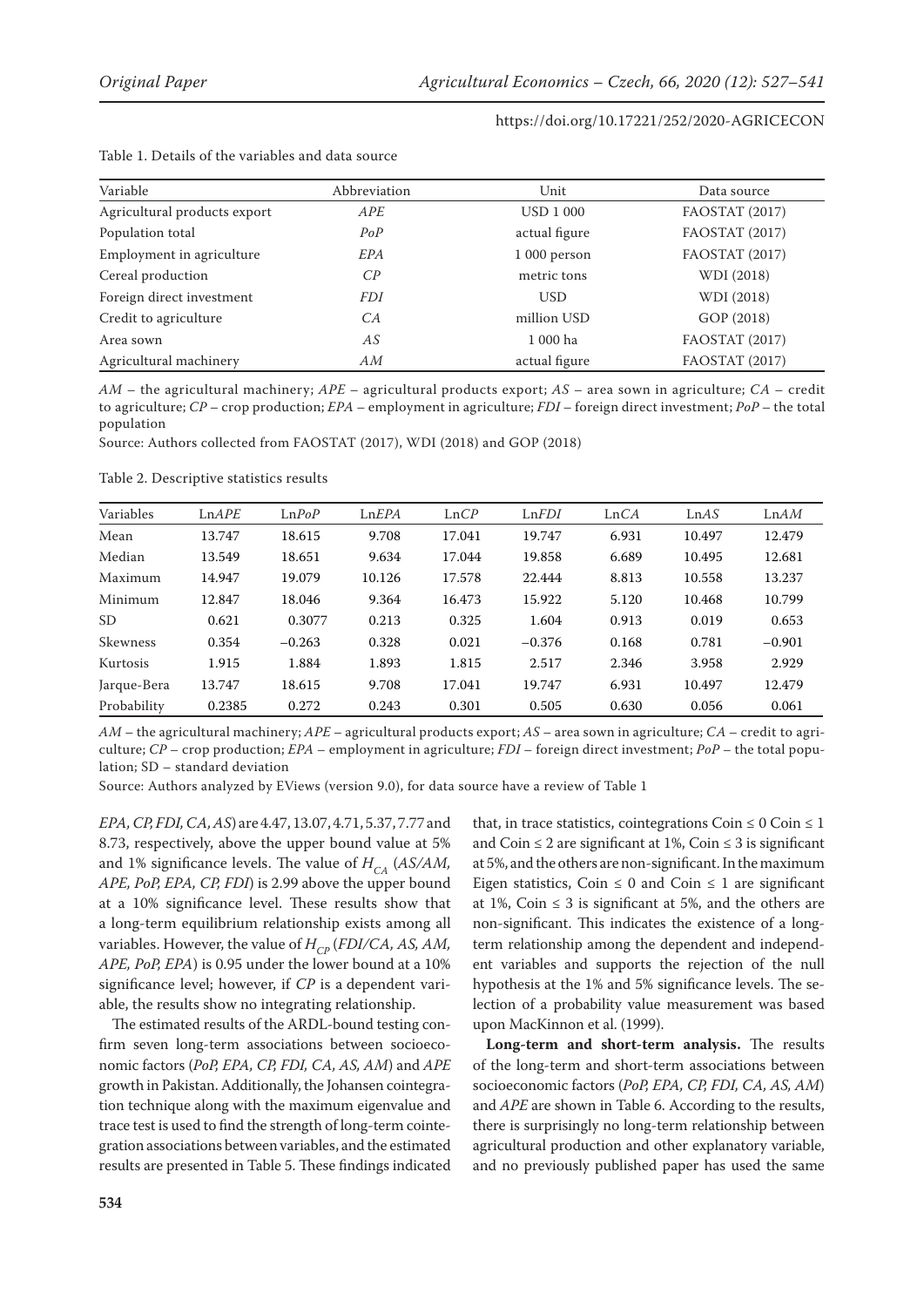|                                |             | Level               | 1 <sup>st</sup> difference |                     |           |
|--------------------------------|-------------|---------------------|----------------------------|---------------------|-----------|
| Variables                      | intercept   | trend and intercept | intercept                  | trend and intercept | Outcome   |
| <b>Augmented Dickey fuller</b> |             |                     |                            |                     |           |
| LnAM                           | $-2.482$    | $-4.460**$          | $-2.186$                   | $-2.591$            | I(0)      |
| LnPoP                          | $-0.245$    | $-2.925$            | $-8.123***$                | $-8.040***$         | I(1)      |
| LnEPA                          | $-0.629$    | $-6.147***$         | $-11.363***$               | $-11.210***$        | I(0)/I(1) |
| LnCP                           | $-2.252$    | $-3.477$            | $-5.130***$                | $-5.124***$         | I(I)      |
| LnFDI                          | $-0.433$    | $-1.381$            | $-4.289**$                 | $-4.222**$          | I(1)      |
| LnCA                           | 6.579***    | $-4.09**$           | $-4.125**$                 | $-5.356***$         | I(0)/I(1) |
| LnAS                           | $-4.216**$  | $-4.163**$          | $-12.627***$               | $-4.879**$          | I(0)/I(1) |
| LnAPE                          | $-0.451$    | $-4.018**$          | $-7.666***$                | $-7.555***$         | I(0)/I(1) |
| <b>Phillip-Perron</b>          |             |                     |                            |                     |           |
| LnAM                           | $-8.997***$ | $-1.296$            | $-0.403$                   | $-2.154$            | I(0)      |
| LnPoP                          | 0.907       | $-2.913$            | $-10.393***$               | $-13.307***$        | I(1)      |
| LnEPA                          | $-0.593$    | $-6.147***$         | $-15.738***$               | $-15.487***$        | I(0)/I(1) |
| LnCP                           | $-2.219$    | $-2.960$            | $-5.126***$                | $-5.124***$         | I(1)      |
| LnFDI                          | $-0.630$    | $-1.836$            | $-4.260**$                 | $-4.189**$          | I(1)      |
| LnCA                           | $-6.597***$ | $-4.189**$          | $-4.156**$                 | $-5.338***$         | I(0)/I(1) |
| LnAS                           | $-3.897**$  | $-4.097**$          | $-11.486***$               | $-11.366***$        | I(0)/I(1) |
| LnAPE                          | $-1.090$    | $-4.058**$          | $-11.907***$               | $-11.843***$        | I(0)/I(1) |

Table 3. Results of Augmented Dickey-Fuller and Phillip-Perron based on the unit root test

\*\*\*Acquired null hypothesis rejected at 1% level; \*\* reject the null hypothesis as 5% significant level; *AM* – the agricultural machinery; *APE* – agricultural products export; *AS* – area sown in agriculture; *CA* – credit to agriculture; *CP* – crop production; *EPA* – employment in agriculture; *FDI* – foreign direct investment; *PoP* – the total population Source: Results in author calculation by using EViews (version 9.0), for data source have a review of Table 1

Table 4. Results of autoregressive distributed lag-bounds testing

| Variables                                      | <i>F</i> -statistics | К           |
|------------------------------------------------|----------------------|-------------|
| $H_{_{APF}}$ (PoP/EPA, CP, FDI, CA, AS, AM)    | 4.47                 |             |
| $H_{p_0p}$ (EP/CP, FDI, CA, AS, AM, APE)       | 13.07                |             |
| $H_{FPA}$ (CP/FDI, CA, AS, AM, APE, PoP)       | 4.71                 |             |
| $H_{\sub{CD}}$ (FDI/CA, AS, AM, APE, PoP, EPA) | 0.95                 |             |
| $H_{FDI}$ (CA/AS, AM, APE, PoP, EPA, CP)       | 5.37                 | 7           |
| $H_{CA}$ (AS/AM, APE, PoP, EPA, CP, FDI)       | 2.99                 |             |
| $H_{AS}$ (AM/APE, PoP, EPA, CP, FDI, CA)       | 7.77                 |             |
| $H_{AM}$ (APE/PoP, EPA, CP, FDI, CA, AS)       | 8.73                 |             |
| Critical value (%)                             | lower bound          | upper bound |
| 10                                             | 1.92                 | 2.89        |
| 5                                              | 2.17                 | 3.21        |
| 2.5                                            | 2.43                 | 3.51        |
| 1                                              | 2.73                 | 3.9         |

*AM* – the agricultural machinery; *APE* – agricultural products export; *AS* – area sown in agriculture; *CA* – credit to agriculture; *CP* – crop production; *EPA* – employment in agriculture; *FDI* – foreign direct investment; *K* – number of regressors; *PoP* – the total population

Source: Results in author calculation by using EViews (version 9.0), for data source have a review of Table 1

variables for the same time period. However, a relationship between the selected variables is possible because of the cultivated area, agricultural inputs, and crop production changes due to the increasing population and time trend (Zulfiqar and Thapa 2017; Ullah et al. 2020). Javed et al. (2019) found that Pakistan's agricultural exports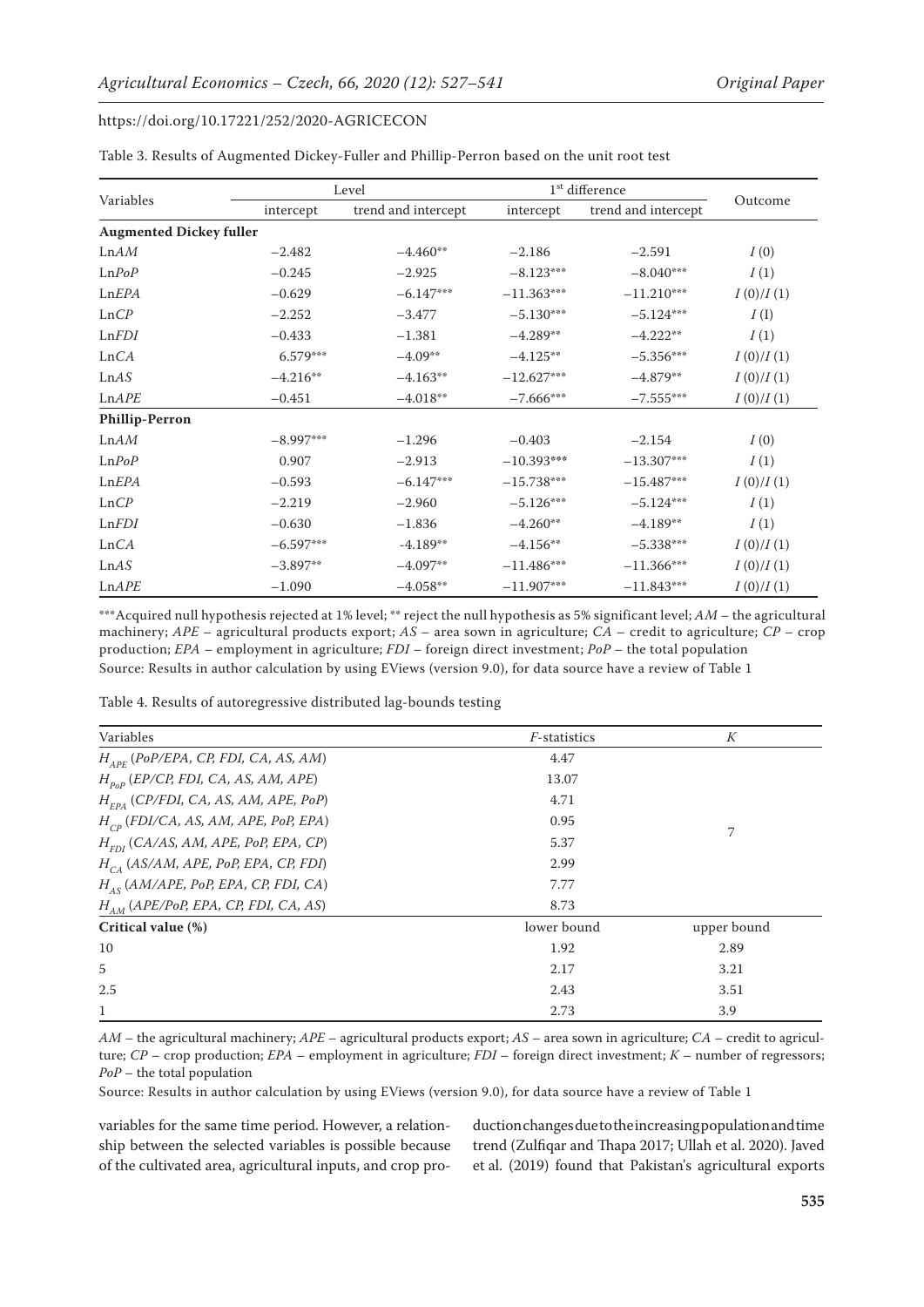|                              |             |            | Significance level   |                      |  |  |
|------------------------------|-------------|------------|----------------------|----------------------|--|--|
| Hypothesized number of CE(s) | Eigen value | Trace test | critical value at 5% | critical value at 1% |  |  |
| <b>Trace test</b>            |             |            |                      |                      |  |  |
| Coin $\leq 0$                | 0.925       | 274.318    | 159.529***           | 171.090***           |  |  |
| Coin $\leq 1$                | 0.753       | 173.321    | 125.615***           | 135.972***           |  |  |
| Coin $\leq 2$                | 0.625       | 118.796    | 95.753***            | 104.961***           |  |  |
| Coin $\leq$ 3                | 0.605       | 80.577     | 69.818**             | 77.819**             |  |  |
| Coin $\leq 4$                | 0.476       | 44.295     | 47.856               | 54.682               |  |  |
| Coin $\leq 5$                | 0.231       | 19.071     | 29.797               | 35.458               |  |  |
| Coin $\leq 6$                | 0.201       | 8.803      | 15.494               | 19.937               |  |  |
| Coin $\leq 7$                | 9.510       | 0.004      | 3.841                | 6.635                |  |  |
| Maximum eigenvalue test      |             |            |                      |                      |  |  |
| Coin $\leq 0^*$              | 0.924       | 100.997    | 52.362               | 58.668***            |  |  |
| Coin $\leq 1^*$              | 0.752       | 54.525     | 46.231               | 52.308***            |  |  |
| Coin $\leq 2^*$              | 0.624       | 38.217     | 40.077               | 45.869               |  |  |
| Coin $\leq 3^*$              | 0.605       | 36.281     | 33.876               | 39.370**             |  |  |
| Coin $\leq 4$                | 0.476       | 25.224     | 27.584               | 32.715               |  |  |
| Coin $\leq 5$                | 0.231       | 10.268     | 21.131               | 25.861               |  |  |
| Coin $\leq 6$                | 0.201       | 8.810      | 14.264               | 18.520               |  |  |
| Coin $\leq 7$                | 9.510       | 0.004      | 3.841                | 6.635                |  |  |

Table 5. Multivariate co-integration approach

\*\*\*Acquired null hypothesis rejected at 1% level, \*\*reject the null hypothesis at 5% significant level; CE – co-integration equation; Coin – cointegration

Source: Results in author calculation by using EViews (version 10), for data source have a review of Table 1

can significantly improve if the international export value chain and business tides are improved.

In terms of short-term relationships, results show that the area sown (*AS*) has a positive and significant correlation with agricultural products export (*APE*). An increase of 1% in the area sown will result in an increase of 1.963% in agricultural products export. The results regarding cereal production (*CP*) also contradict the null hypothesis, with a positive coefficient and a 10% significance level, which indicates that a 10% increase in crop production will significantly improve agricultural products export by 1.051%, These results are consistent with Mirza et al. (2016) and Han and Chen (2018) in China. Mirza et al. (2016) analysed Pakistan's cash crop export trends from 1980 to 2009 and concluded that increases in the area sown with cash crops and increases in crop production will significantly increase cash crop exports. In addition, in Table 6, we can see that other variables support the null hypothesis and contradict the null hypothesis, with a positive coefficient and no significance. It could be because population and employment in agriculture do not directly influence agricultural products export in the short term, but indirectly influence them in the long term. It is evident that increases in population will cause an increasing trend

in urbanization, employment, and food demand, which will ultimately affect agricultural commodity exports (Hashmi 2011; Wu et al. 2018; Rehman et al. 2019a). The results of the error correct term (*ECT*–1) support rejections of the null hypothesis and supports an alternative hypothesis with a negative coefficient and a 1% significant level. This indicates the speed of the movement of agricultural products export toward a long-term equilibrium in a short period of time.

**Diagnostic tests.** To determine the goodness-of-fit of the ARDL model, we performed several diagnostics tests. The stability of the model is shown in the autoregressive (AR) root graph in Figure 3. The results of serial correlation, the normality test, and heteroskedasticity show that the value of the *F*-state is positive and non-significant, supporting the null hypothesis instead of rejecting an alternative hypothesis (Table 7). Furthermore, the diagnostic tests confirm the stability of the good fit model.

**Robustness tests.** Cumulative sum (CUSUM) and the cumulative sum of squares (CUSUMSQ) tests were also utilized in this empirical study to check the stability of the structures in the ARDL model. Figure 4 shows that both the CUSUM and CUSUMSQ plots fall within the limits of a 5% significance level, favour-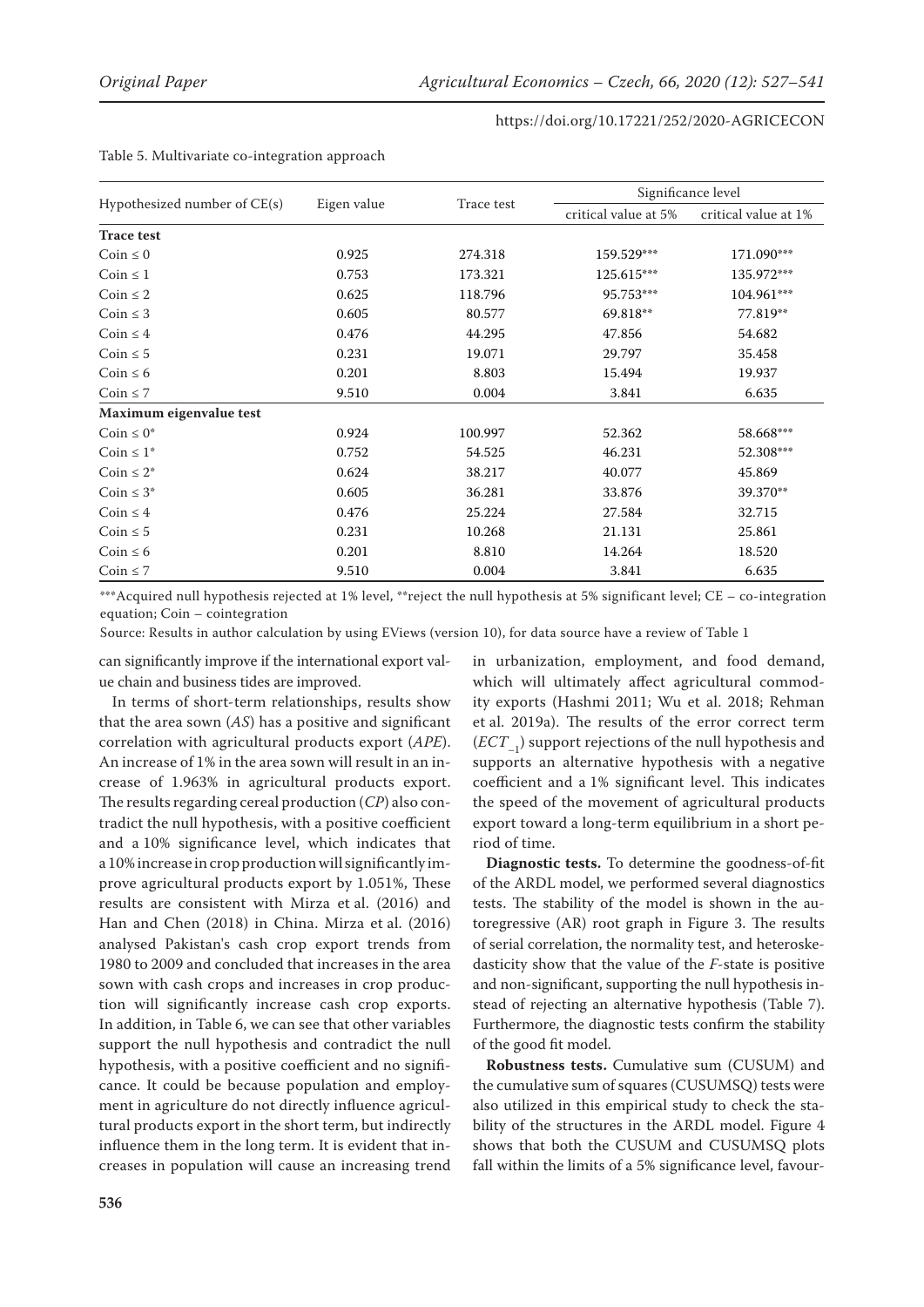| Variables             | Coefficient | $\ensuremath{\mathsf{SE}}$ | $t$ -statistic               | $P$ -value |
|-----------------------|-------------|----------------------------|------------------------------|------------|
| Long run association  |             |                            |                              |            |
| $\mathcal{C}$         | $-37.949$   | 19.136                     | $-1.983$                     | $0.056*$   |
| LnPoP                 | 0.771       | 0.938                      | 0.821                        | 0.417      |
| LnEPA                 | 0.785       | 0.856                      | 0.917                        | 0.366      |
| LnCP                  | 0.879       | 0.685                      | 1.284                        | 0.208      |
| LnFDI                 | $-0.072$    | 0.059                      | $-1.214$                     | 0.233      |
| LnCA                  | 0.195       | 0.123                      | 1.598                        | 0.119      |
| ${\rm Ln}AS$          | 1.703       | 1.700                      | 1.001                        | 0.324      |
| ${\rm Ln}AM$          | $-0.246$    | 0.258                      | $-0.955$                     | 0.347      |
| Short run association |             |                            |                              |            |
| LnAPE                 | $-56.111$   | 19.130                     | 2.933                        | $0.000***$ |
| LnPoP                 | 0.633       | 1.099                      | 0.581                        | 0.565      |
| LnEPA                 | 0.462       | 0.806                      | 0.572                        | 0.571      |
| LnCP                  | 1.051       | 0.599                      | 1.782                        | $0.086*$   |
| LnFDI                 | $-0.076$    | 0.059                      | $-1.299$                     | 0.205      |
| LnCA                  | 0.163       | 0.117                      | 1.397                        | 0.174      |
| ${\rm Ln}AS$          | 1.963       | 0.663                      | 2.960                        | $0.006**$  |
| ${\rm Ln}AM$          | 2.063       | 1.864                      | 1.534                        | 0.137      |
| $ECT_{(-1)}$          | $-0.986$    | 0.053                      | $-18.374$                    | $000***$   |
| $\mathbb{R}^2$        | 0.949       |                            | Akaike information criterion | $-0.521$   |
| Adjusted $R^2$        | 0.926       |                            | Schwarz criterion            | $-0.033$   |
| F-statistic           | 41.117      |                            | Hannan-Quinn criteria        | $-0.322$   |
| Probability           | 0.000       |                            | DW                           | 1.860      |

Table 6. Long-run and short-run association among desired variables

\*\*\*Acquired null hypothesis rejected at 1% level, \*\*reject the null hypothesis as 5% significant level, \*reject the null hypothesis at 10% significance level; *AM* – the agricultural machinery; *APE* – agricultural products export; *AS* – area sown in agriculture; *C* – constant; *CA* – credit to agriculture; *CP* – crop production; DW – Durbin Watson; *EPA* – employment in agriculture; *ECT* – error correction term; *FDI* – foreign direct investment; *PoP* – the total population; *R* – residual square; SE – standard error Source: Results in author calculation by using EViews (version 9.0), for data source have a review of Table 1



Figure 3. Autoregressive inverse root graph based on stability test

#### AR – the autoregressive root

Source: Author's extracted using EViews (version 9.0), for data source have a review of Table 1

ing the constancy of variables. Therefore, the ARDL model and parallel limits for socio-economic factors (*PoP, EPA, CP, FDI, CA, AS, AM*) and *APE* growth in Pakistan are adequately reliable. The same stability tests have been applied by a number of researchers for model stability and goodness-of-fit (Ploberger and Krämer 1992; Huang et al. 2011; Rehman et al. 2019b; Koondhar et al. 2020).

**Granger causality analysis in the VECM context.**  In Table 8, the results of VECM Granger causality can

Table 7. Diagnostic test results

| Residual diagnostic tests | <i>F</i> -statistic | P-value |
|---------------------------|---------------------|---------|
| Normality                 | 0.370               | 0.830   |
| Serial correlation LM     | 3.200               | 0.061   |
| Heteroskedasticity        | 0.935               | 0.542   |

LM – lagrange multiplier

Source: Analyzed by the author using EViews (version 9.0), for data source have a review of Table 1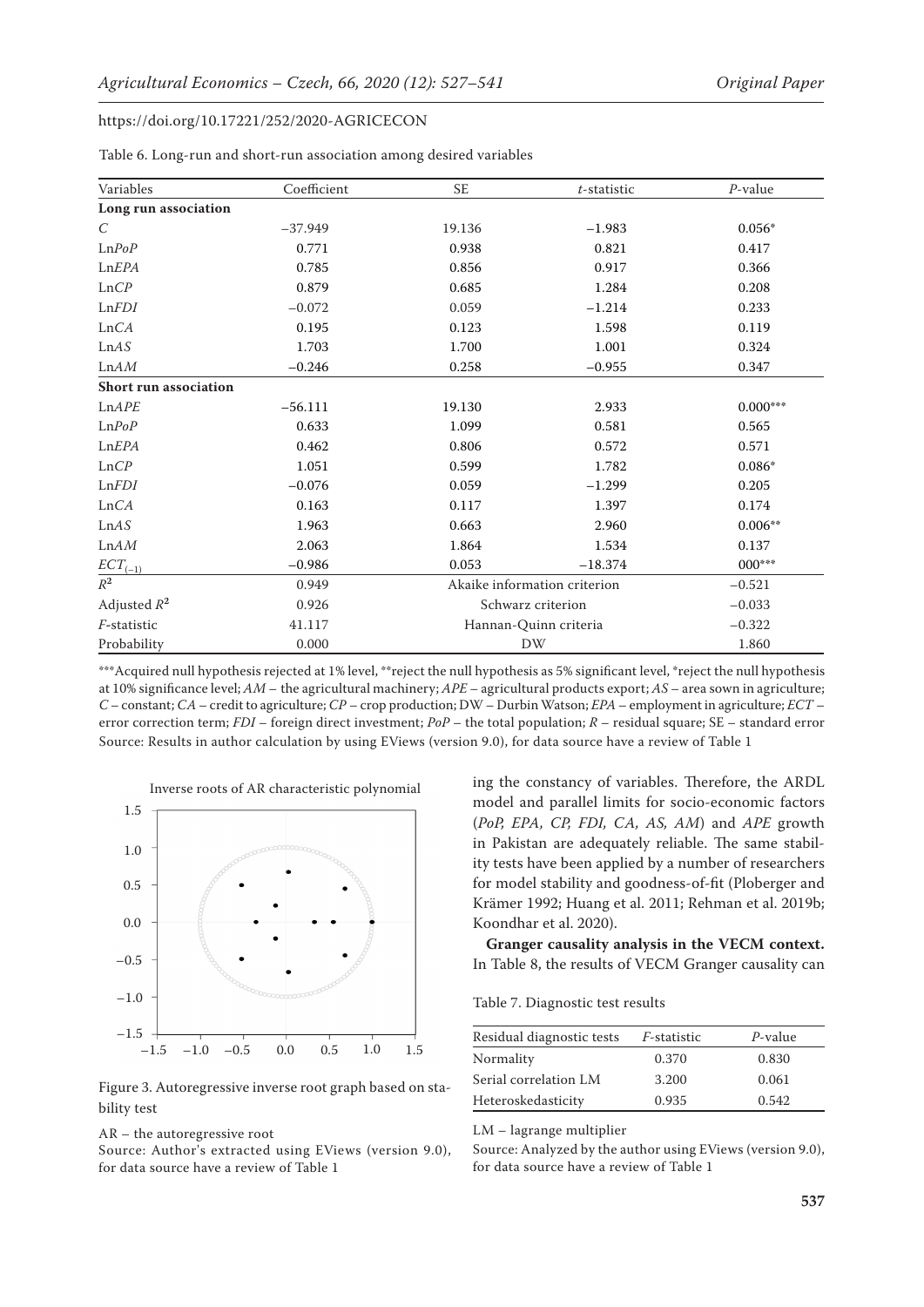



Figure 4. Results of cumulative sum (CUSUM) and cumulative sum of the square (CUSUMSQ) test Source: Author's extracted using EViews (version 9.0), for data source have a review of Table 1

indicate the directional causal connection between study variables. According to the results, *CP* Granger-causes *APE* and has a unidirectional relationship, i.e. *CP* affects *APE*, while *APE* does not affect *CP*. One study conducted by Balogh and Jambor (2020) revealed that crop production influences agricultural product trade, and the quality of those agricultural products has a significant and positive influence on agricultural trade. Another study concluded that the production of major cereal crops in Pakistan helps to improve the contribution of agriculture to GDP (Ali et al. 2020). It also showed that *APE* and *FDI* Granger-causes *PoP*, with

coefficients 5.467 and 6.254, respectively. An increasing population rate may result in land fragmentation, which can significantly influence agricultural production and ultimately impacts *APE* (Bhutto and Bazmi 2007). *EPA* Granger-causes *APE* and exhibits a bidirectional association. The direction of *EPA* to *APE* and *APE* to *EPA* is positive.

**Impulse response function.** In order to obtain information regarding the associations amongst the variables, the impulse response function was employed. This phenomenon analyses the future effects of shocks. Figure 5 presents the combined responses amongst

| Dependent | Independent variables |              |              |         |         |         |         |         |  |
|-----------|-----------------------|--------------|--------------|---------|---------|---------|---------|---------|--|
| variables | LnAPE                 | LnPoP        | LnEPA        | LnCP    | LnFDI   | LnCA    | LnAS    | LnAM    |  |
|           |                       | 5.467        | 5.364        | 0.281   | 2.249   | 0.051   | 2.604   | 1.698   |  |
| LnAPE     |                       | $(0.002)$ ** | $(0.002)$ ** | (0.887) | (0.089) | (0.994) | (0.057) | (0.178) |  |
|           | 3.999                 |              | 1.684        | 1.452   | 2.199   | 0.246   | 1.505   | 1.904   |  |
| LnPoP     | (0.010)               |              | (0.144)      | (0.243) | (0.094) | (0.909) | (0.550) | (0.354) |  |
|           | 5.801                 | 0.519        |              | 2.903   | 0.953   | 0.953   | 1.021   | 0.220   |  |
| LnEPA     | $(0.001)$ **          | (0.722)      |              | (0.039) | (0.145) | (0.448) | (0.413) | (0.924) |  |
|           | 4.511                 | 0.684        | 1.706        |         | 1.755   | 0.420   | 3.001   | 2.102   |  |
| LnCP      | $(0.006)$ **          | (0.608)      | (0.176)      |         | (0.165) | (0.792) | (0.035) | (0.120) |  |
|           | 1.361                 | 6.254        | 0.861        | 0.887   |         | 1.306   | 1.897   | 2.873   |  |
| LnFDI     | (0.272)               | $(0.001)$ ** | (0.145)      | (0.484) |         | (0.291) | (0.138) | (0.041) |  |
|           | 1.383                 | 0.593        | 0.959        | 1.348   | 1.090   |         | 0.648   | 3.144   |  |
| LnCA      | (0.265)               | (0.670)      | (0.444)      | (0.276) | (0.380) |         | (0.633) | (0.029) |  |
|           | 1.718                 | 0.550        | 0.386        | 0.905   | 1.726   | 0.292   |         | 1.671   |  |
| LnAS      | (0.173)               | (0.700)      | (0.816)      | (0.474) | (0.380) | (0.880) |         | 0.184   |  |
|           | 3.406                 | 1.148        | 1.399        | 0.522   | 0.963   | 1.983   | 0.379   |         |  |
| LnAME     | (0.021)               | (0.354)      | (0.259)      | (0.720) | (0.442) | (0.124) | (0.821) |         |  |

Table 8. Vector error correction model Granger causality/block exogeneity Wald tests

\*\*\*Acquired null hypothesis rejected at 1% level, \*\*reject the null hypothesis as 5% significant level; *AM* – the agricultural machinery; *APE* – agricultural products export; *AS* – area sown in agriculture; *CA* – credit to agriculture; *CP* – crop production; *EPA* – employment in agriculture; *FDI* – foreign direct investment; *PoP* – the total population Source: Results in author calculation by using EViews (version 9.0), for data source have a review of Table 1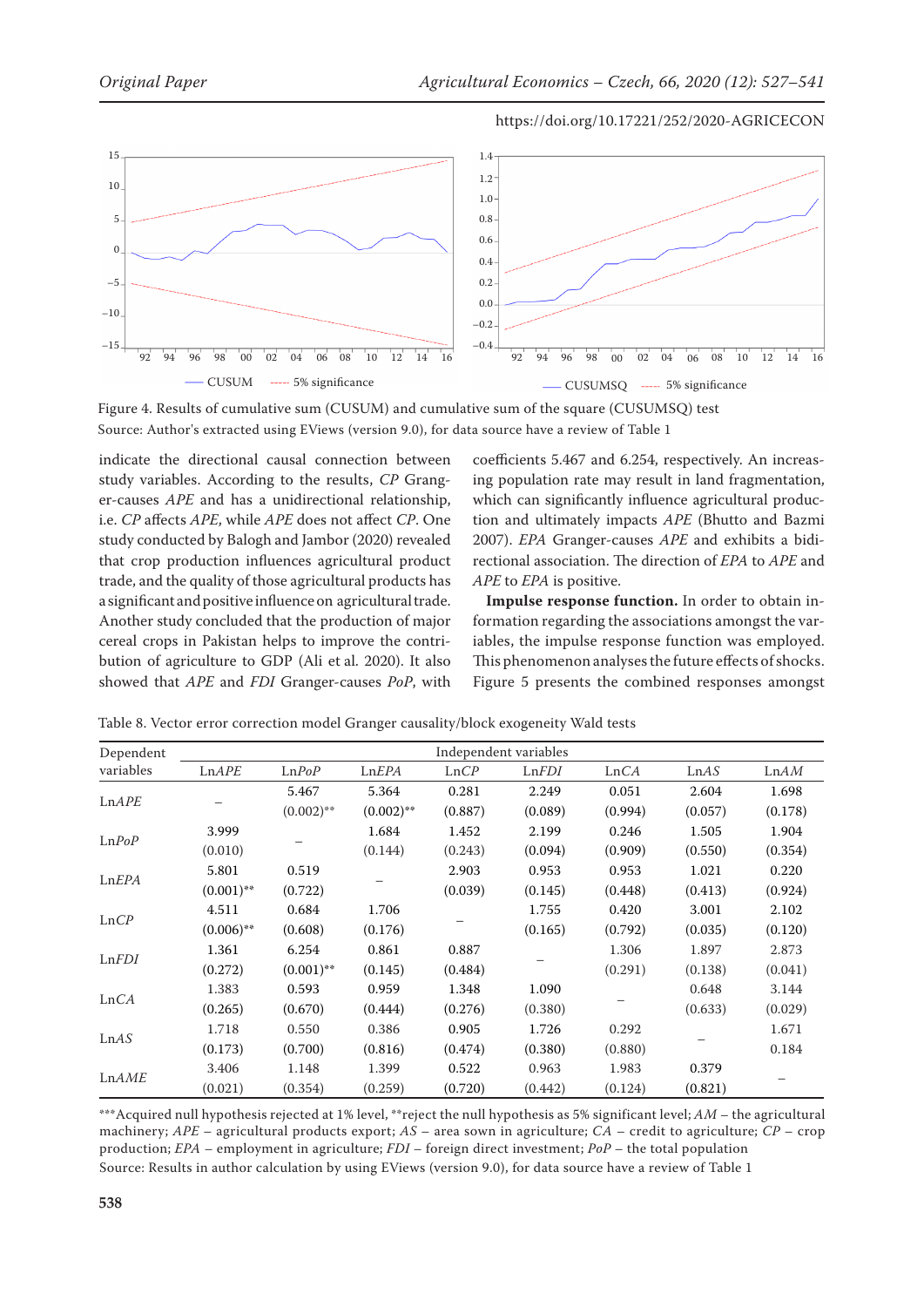

Figure 5. Results of the impulse response function

*AM* – the agricultural machinery; *APE* – agricultural products export; *AS* – area sown in agriculture; *CA* – credit to agriculture; *CP* – crop production; *EPA* – employment in agriculture; *FDI* – foreign direct investment; *PoP* – the total population; SD – standard deviation Source: Author's extracted using EViews (version 9.0), authors collected from FAOSTAT (2017), WDI (2018) and GOP (2018)

the variables. The results show that the *APE* variable experiences a zigzag trend due to a 1<sup>st</sup> standard derivation shock by another explanatory variable along with the time trend. Over a 15-years history, all the variables and *APE* both show a flat trend and an ascendant inclination. A similar trend is followed amongst the other variables, but with different inclinations. This same technique was used in early research to find a serial correlation (Koondhar et al. 2020).

#### **CONCLUSION AND POLICY IMPLICATIONS**

This study estimated the causal correlation between agricultural products export and possible influencing factors in Pakistan using annual time series data and an ARDL model for the period 1976–2016. Results show that all the desired variables were stationary at the level and 1st difference. Additionally, the cointegration test showed that there is a long-term relationship among the dependent and independent variables and supported the rejection of the null hypothesis, rather than its acceptance, at 1% and 5% significance levels. The results of the ARDL model do not show long-term associations among the desired variables, but do show a shortterm association between the area sown and agricultural products export. The speed of adjustment towards

a long-term equilibrium over a short period of time was confirmed by  $ECT_{-1}$ .

The results indicate that a 10% increase in cereal production and a 5% increase in area sown causes an increase of 1.05% and 1.96% in agricultural products export respectively. This will not only solve food insecurity but will also increase exports in Pakistan. Furthermore, the goodness-of-fit model was confirmed by the robustness tests.

Based on the findings, key policy implications emerged. Firstly, the government of Pakistan should emphasize policies related to land consolidation in order to cultivate more agricultural area and improve agricultural production, ensuring a healthy environment and a high quality of agricultural products to be exported. Furthermore, the government of Pakistan should implement policies supporting the adoption of innovative technologies that improve farm production efficiency, lead to efficient land utilization, secure the livelihood of farmers. To improve agricultural products export, the government of Pakistan needs to find new international markets where there is demand for the bulk production of such agricultural products export as cotton and rice. When China closed the borders to prevent the spread of COVID-19, Pakistan's textile export increased to 13.82%. Therefore, this study also recommends that the government of Pakistan help farmers to improve the quality of cotton and provide a sustainable value chain for improving agricultural exports. To introduce Pakistani agricultural products, the government of Pakistan needs to officially organize and actively participate in international exhibitions. Pakistan should facilitate exporters by reducing cross-border taxes on agricultural products and provide visa facilities.

#### **REFERENCES**

- Ahmad D., Afzal M., Khan U.G. (2017): Impact of exports on economic growth empirical evidence of Pakistan. International Journal of Applied Economic Studies*,* 5: 9.
- Ahmad K.F.Z., Muhammad S., Ul H.M., Tahira G.H., Feehan H., Aamir M.S. Atif W. (2013): Agricultural dynamics in Pakistan: Current issues and solutions. Russian Journal of Agricultural and Socio-Economic Sciences*,* 20: 20–26.
- Ahmad N. (2011): Impact of institutional credit on agricultural output. Theoretical and Applied Economics*,* 42: 469–485.
- Akinbode S.O., Ojo O.T. (2017): Exchange rate volatility and agricultural exports in Nigeria: an autoregressive distributed lag (ARDL) bound test approach. Annual NAAE Conference*.* Abeokuta, Nigeria, Oct 16–19, 2020: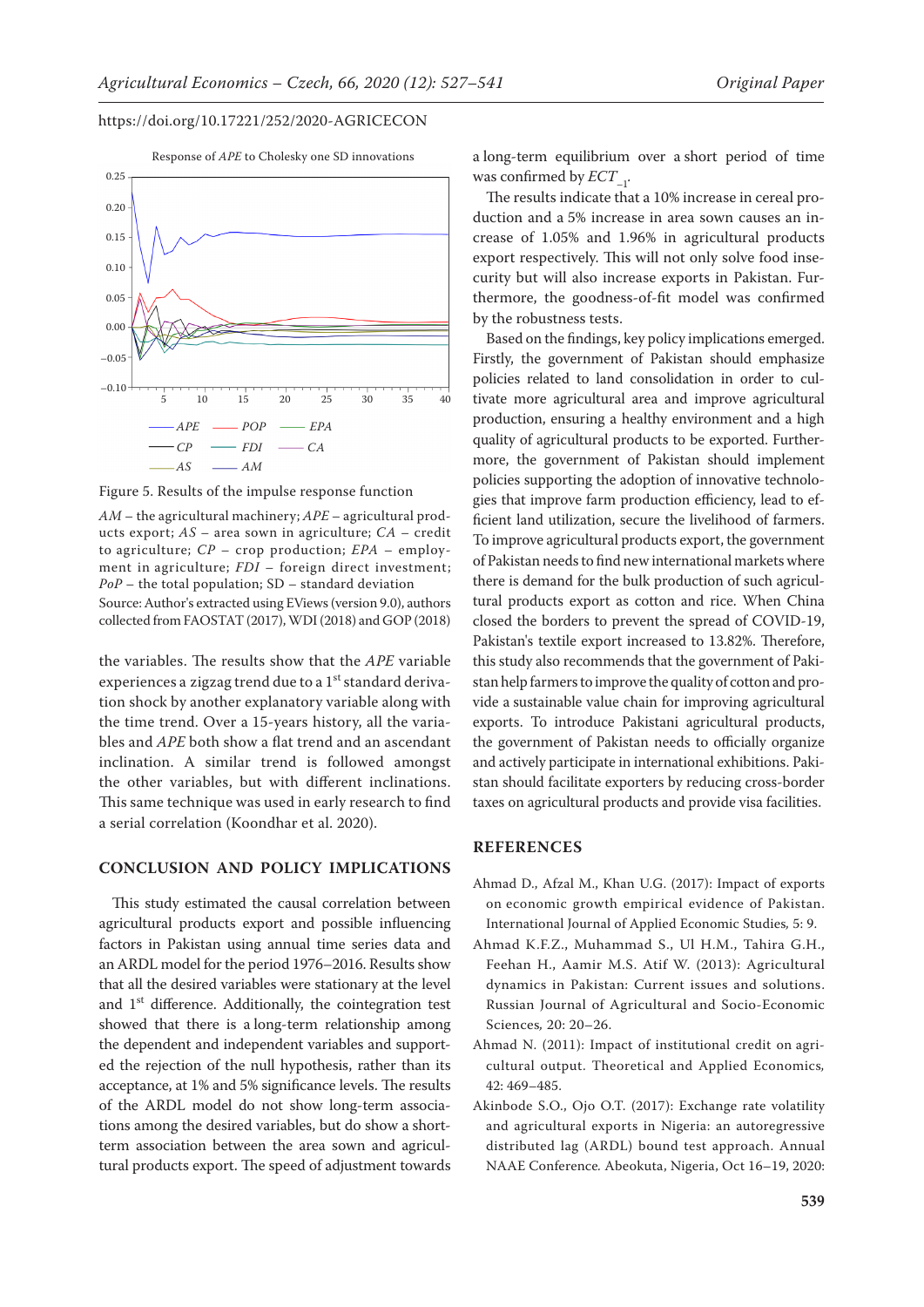- Akram W., Hussain Z., Sabir H.M., Hussain I. (2008): Impact of agricultural credit on growth and poverty in Pakistan (time series analysis through error correction model). European Journal of Scientific Research*,* 23: 243–251.
- Ali I., Khan I., Ali H., Baz K., Zhang Q., Khan A., Huo X. (2020): Does cereal crops asymmetrically affect agriculture gross domestic product in Pakistan? Using NARDL model approach. Ciência Rural, 50: 1–12.
- Atif R.M., Haiyun L., Mahmood H. (2017): Pakistan's agricultural exports, determinants and its potential: an application of stochastic frontier gravity model. The Journal of International Trade & Economic Development*,* 26: 257–276.
- Aurino E. (2017): The State of Food and Agriculture Leveraging Food Systems for Inclusive Rural Transformation. Rome, Food and Agriculture Organization of the United Nations.
- Baek J., Koo W.W. (2009): Assessing the exchange rate sensitivity of US bilateral agricultural trade. Canadian Journal of Agricultural Economics, 57: 187–203.
- Bakari S., Sofien T. (2019): Does Agricultural trade promote Chinese economic growth? ARDL Approach. Tunisia, University of Tunis El Manar. Paper No. 94614.
- Balogh J.M., Jámbor A. (2020): The environmental impacts of agricultural trade: A systematic literature review. Sustainability*,* 12: 1152.
- Bhatti A.M., Suttinon P., Nasu S. (2009): Agriculture water demand management in Pakistan: A review and perspective. Society for Social Management Systems*,* 9: 1–7.
- Bhutto A.W., Bazmi A.A. (2007): Sustainable agriculture and eradication of rural poverty in Pakistan. In: Natural Resources Forum. Oxford, Blackwell Publishing Ltd.: 253–262.
- Chandio A.A., Mirani A.A., Shar R.U. (2019): Does agricultural sector foreign direct investment promote economic growth of Pakistan? Evidence from cointegration and causality analysis. World Journal of Science, Technology and Sustainable Development*,* 16: 196–207.
- Dickey D.A., Fuller W.A. (1979): Distribution of the estimators for autoregressive time series with a unit root. Journal of The American Statistical Association*,* 74: 427–431.
- Dowlatchahi M.M. (2020): Pakistan at a Glance. Pakistan, Food and Agriculture Organization of the United Nations. Available at http://www.fao.org/pakistan/our-office/ pakistan-at-a-glance/en/
- Dube A.K., Ozkan B., Govindasamy R. (2018): Analyzing the export performance of the horticultural sub-sector in Ethiopia: ARDL bound test cointegration analysis. Horticulturae*,* 4: 34.
- Engle R.F., Granger C.W. (1987): Co-integration and error correction: representation, estimation, and testing. Econometrica: Journal of the Econometric Society, 55: 251–276.
- FAOSTAT (2017): Datasets. Food and Agriculture Organization. Available at: http://www.fao.org/home/en/?

- Frankel J.A., Romer D.H. (1999): Does trade cause growth? American Economic Review*,* 89: 379–399.
- GOP (2016): Pakistan Economic Survey. Islamabad, Pakistan, Government of Pakistan, Ministry of Finance.
- GOP (2018): Pakistan Economic Survey. Islamabad, Pakistan, Government of Pakistan, Ministry of Finance.
- GOP (2019): Population Census 2017. Islamabad, Pakistan, Pakistan Bureau of Statistics.
- Han M., Chen G. (2018): Global arable land transfers embodied in Mainland China's foreign trade. Land Use Policy*,* 70: 521–534.
- Hashmi M.S. (2011): Land distribution, technological changes and productivity in Pakistan's agriculture: Some explanations and policy options. Management, 1: 51–74.
- Hatemi-J. A., Hacker R.S. (2009): Can the LR test be helpful in choosing the optimal lag order in the VAR model when information criteria suggest different lag orders? Applied Economics, 41: 1121–1125.
- Haug A.A. (2002): Temporal aggregation and the power of cointegration tests: A Monte Carlo study. Oxford Bulletin Of Economics And Statistics, 64: 399–412.
- Hoffmann U. (2013): Trade and environment review. United Nations Conference on Trade and Development. Geneva, Sept 18, 2013: 341
- Huang Y., Li H., Campbell K.A., Han Z. (2011): Defending false data injection attack on smart grid network using adaptive CUSUM test. 45<sup>th</sup> Annual Conference on Information Sciences and Systems. Baltimore, March 23–25, 2011: 1–6.
- Iqbal M., Ahmad M., Abbas K., Mustafa K. (2003): The impact of institutional credit on agricultural production in Pakistan. The Pakistan Development Review, 42: 469–485.
- Javed A. (2019): Pakistan's Agriculture Trade with South Asia. Munich Personal RePEc Archive, Sustainable Development Policy Institute. Paper No. 95729: 255–267.
- Koondhar M.A., Qiu L., Li H., Liu W., He G. (2018a): A nexus between air pollution, energy consumption and growth of economy: A comparative study between the USA and China-based on the ARDL bound testing approach. Agricultural Economics – Czech, 64: 265–276.
- Koondhar M.A., Qiu L., Magsi H., Chandio A.A., He G. (2018b): Comparing economic efficiency of wheat productivity in different cropping systems of Sindh province, Pakistan. Journal of the Saudi Society of Agricultural Sciences, 17: 398–407.
- Koondhar M.A., Li H., Wang H., Bold S., Kong R. (2020): Looking back over the past two decades on the nexus between air pollution, energy consumption, and agricultural productivity in China: A qualitative analysis based on the ARDL bounds testing model. Environmental Science and Pollution Research, 27: 13575–13589.